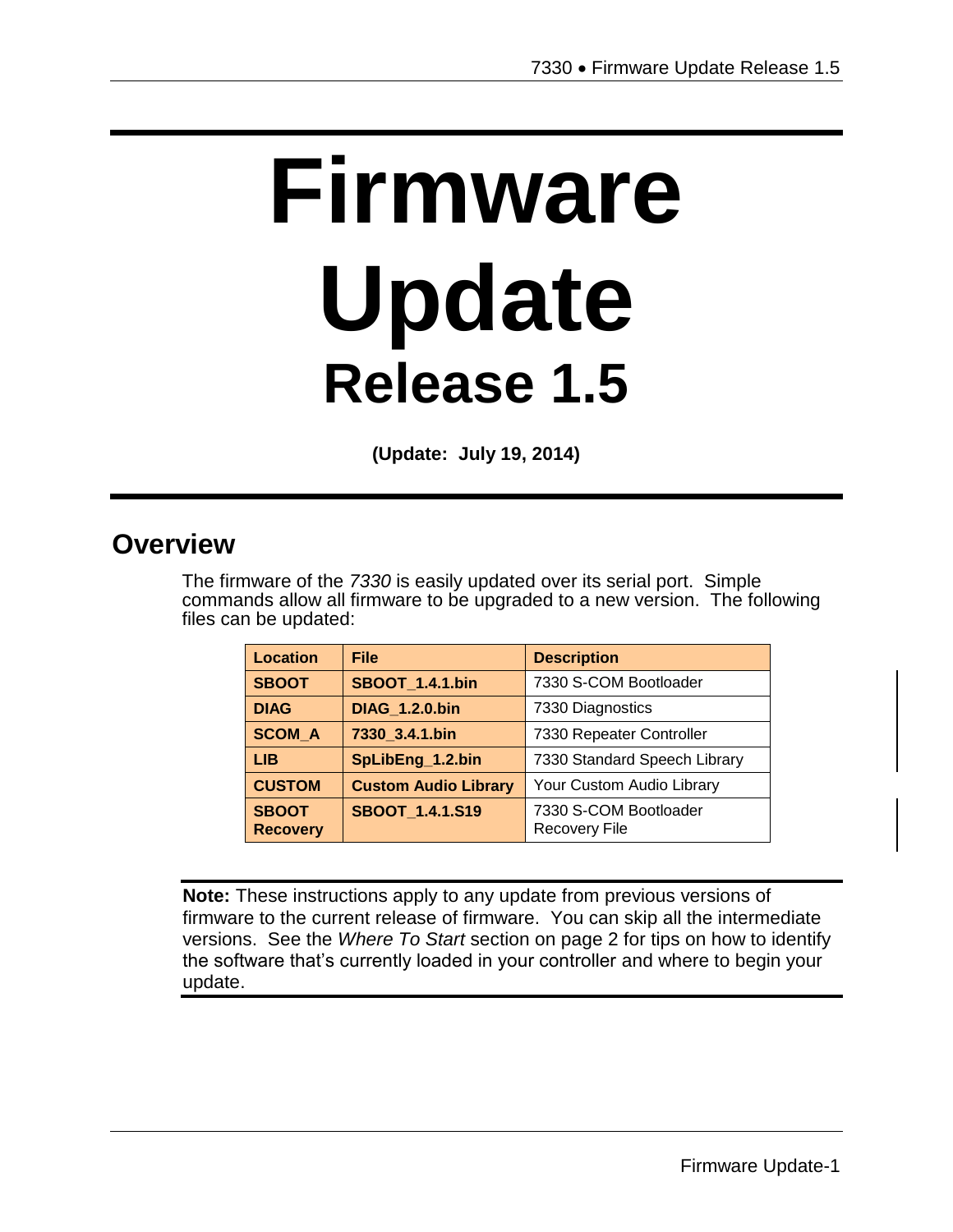## **Materials Required**

The following materials are required to update the 7330 firmware:

- An RS-232 cable connection to the *Console Port* of the controller. By default and in Beta releases, this cable is a straight-through RS-232 cable, DE9S-to-DE9P connected to the RS232-2 connector of the controller. (See *Chapter 8, Serial Port,* for more information.)
- A terminal program that supports X-Modem protocol. For Windows, TeraTerm is preferred, HyperTerm has been tested. Linux users successfully use Minicom. On other operating systems, choose an appropriate terminal program.
- The 7330 files for this release. The latest release is available at:

[http://www.scomcontrollers.com](http://www.scomcontrollers.com/)

**Note:** At S-COM, we prefer to use *TeraTerm* on Windows instead of *HyperTerm*. We've found that HyperTerm is just too difficult for many users to configure. See the Chapter 8, Serial Port, in the User Manual for additional configuration details.

# **Where To Start**

There are separate procedures to update the firmware in your controller depending on the version of firmware currently installed in your controller and whether you need to recover your controller from a problem with the firmware load. Here's a table you can use to identify the firmware release installed on your controller:

| <b>Release</b>  | <b>Go To</b> | <b>Repeater</b><br><b>Version</b> | <b>SBOOT</b><br><b>Version</b> |
|-----------------|--------------|-----------------------------------|--------------------------------|
| 1.1 or Newer    | Page 3       | 3.06 or Newer                     | 1.1.0 or Newer                 |
| 1.0             | Page 23      | 3.05                              | 1.0.0                          |
| <b>Beta</b>     | Page 28      | 3.01 thru 3.04                    | 0.3.1                          |
| <b>Recovery</b> | Page 34      | All                               | All                            |

**Warning:** this update procedure may erase your controller programming. Be sure you have your configuration recorded so that it can be reloaded after updating the firmware, if required. We recommend that controller commands be typed into a text file for easy downloading following an update. See *Chapter 8, Serial Port,* for more information on serial command formats.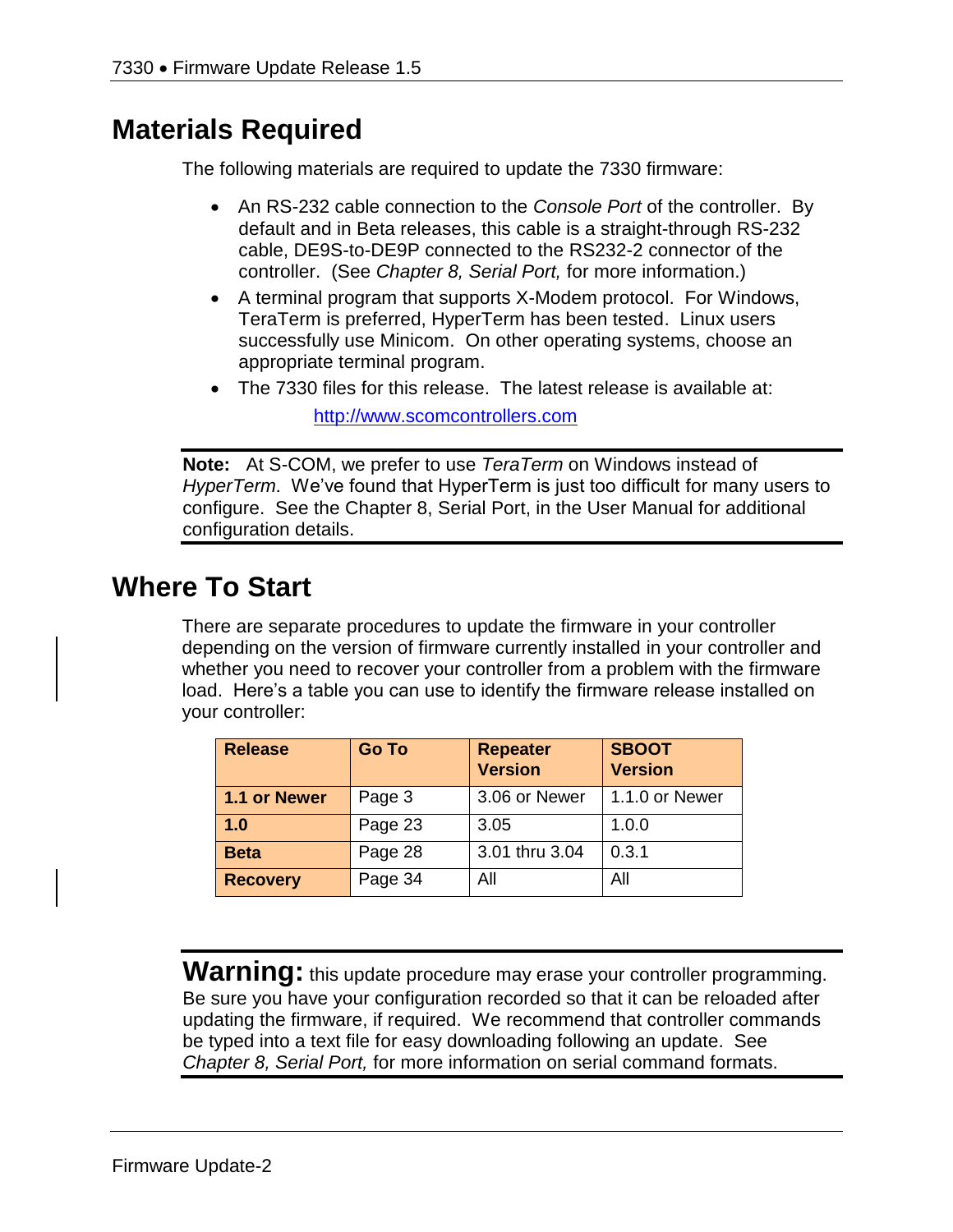#### **Updating From Release 1.1 and newer**

To update the firmware or speech libraries of your controller, you will use the commands of the built-in SBOOT utility. This utility has commands to display the current versions, erase file locations, upload and download files, set the time and other functions. You can view information about using the SBOOT commands in the User Manual starting on page 8-14.

To update one or more files in your controller from Release 1.1 or newer, perform the following steps.

**Note:** As of Release 1.0, you no longer have to remove the cover of the *7330 Controller* to install a jumper to perform a firmware update. Instead, you will enter a console command to the controller to stop the repeater controller program and execute the SBOOT utility.

- 1. Install the RS-232 cable between your computer's RS-232 port and the *Console* serial port on the rear panel of the 7330. By default, the *Console Port* is assigned to RS232-2. If you changed the assignment of the *Console Port*, install the cable to RS232-1.
- 2. Run the terminal program. (Note: Examples will use TeraTerm.)
- 3. At the 7330 controller serial port prompt, type sboot<enter>. The LEDs on the front panel of your controller will scan left-to-right as an indication that your repeater is off-the-air. The flashing LEDs also indicate that SBOOT is running properly. Your screen will show the following display:

```
SCOM 7330 SBOOT V1.3.0
7330 Controller Storage Management
 T - Show Time 
Tmmddyyhhmmssw - Set Time (w=0=Sunday)
S - Save Repeater Configuration
R - Restore Repeater Configuration
 E - Erase Files
 L - Load File from a PC to Flash
 U - Upload File from Flash to a PC
 D - Flash Directory
P - Set Baudrate of Console Port
 N - Set Baudrate of Auxiliary Port
 W - Set Console Port Number
B - Boot from Flash
 X - Reboot SBOOT from Flash
H - Help
Time: 091708-091211-3
Battery OK.
SBOOT>
```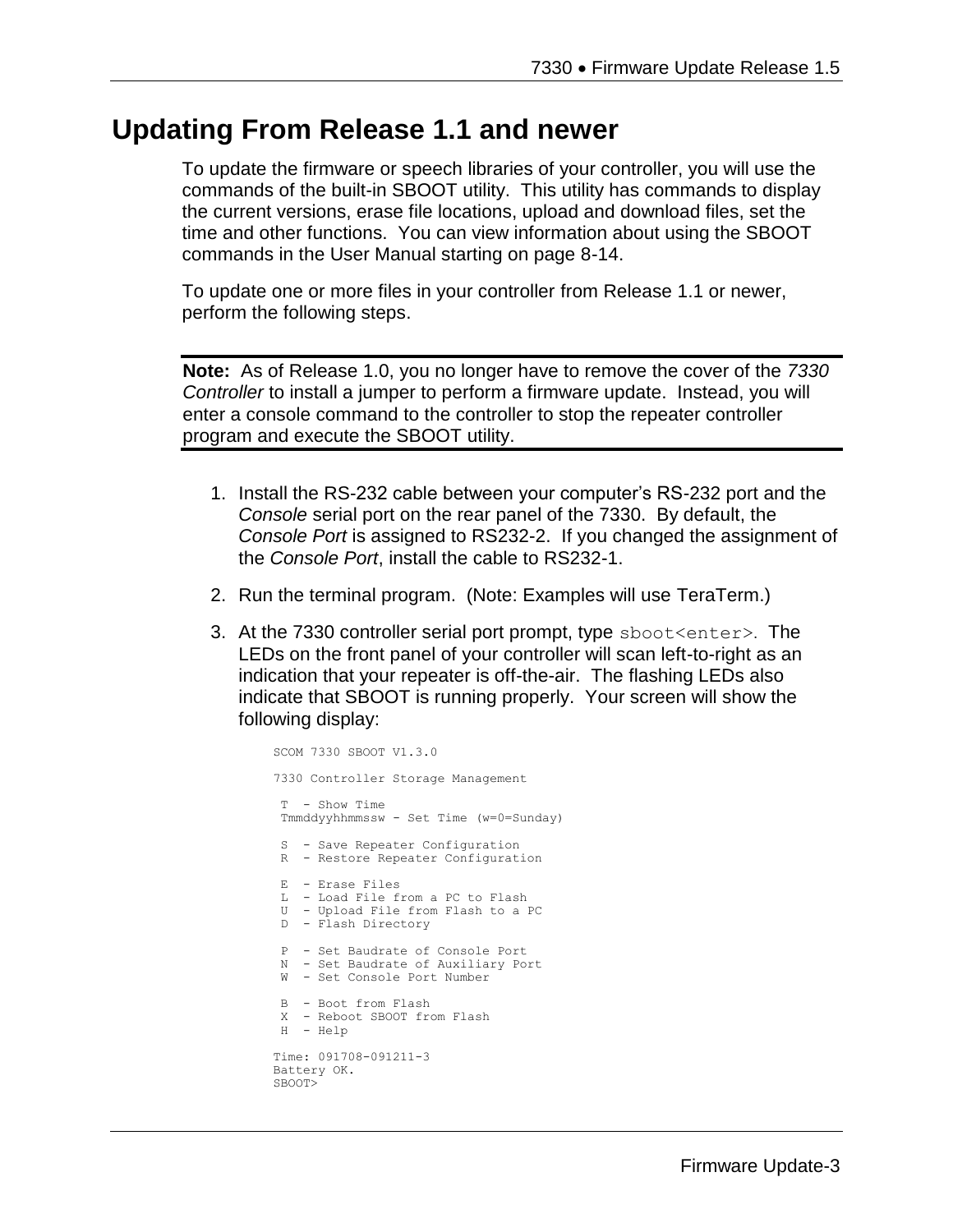**Note**: The following commands are available in SBOOT version 1.1.0 and newer:

- $\bullet$  H<enter> enter at any time to display the help menu.
- $T$  <enter  $>$  display the current time in the controller.
- Immddyyhhmmssw<enter> $-$ set the time in the controller.
- $\bullet$  D<enter> -- display a list of the versions of the files currently stored in the controller.
- E<enter> -- erase a file. A submenu is presented.
- L<enter> -- Load a file from your computer to the controller using X-Modem. A submenu is presented.
- Some options on the menu may not be supported.

#### **Set the Time**

4. Verify the Time as shown. The format of the time display is :

mmddyy-hhmmss-w

is the 2-digit month (01-12), 2-digit day-of-month (01-31), 2-digit year (00-99), 2-digit hour (00-23, 24 hour format), 2-digit minute (00-59), 2 digit second (00-59), and the 1-digit day-of-week (0-6, Sunday is 0, Monday is 1, Tuesday is 2, etc.)

5. If required, enter a new time with the following command:

tmmddyyhhmmssw<enter>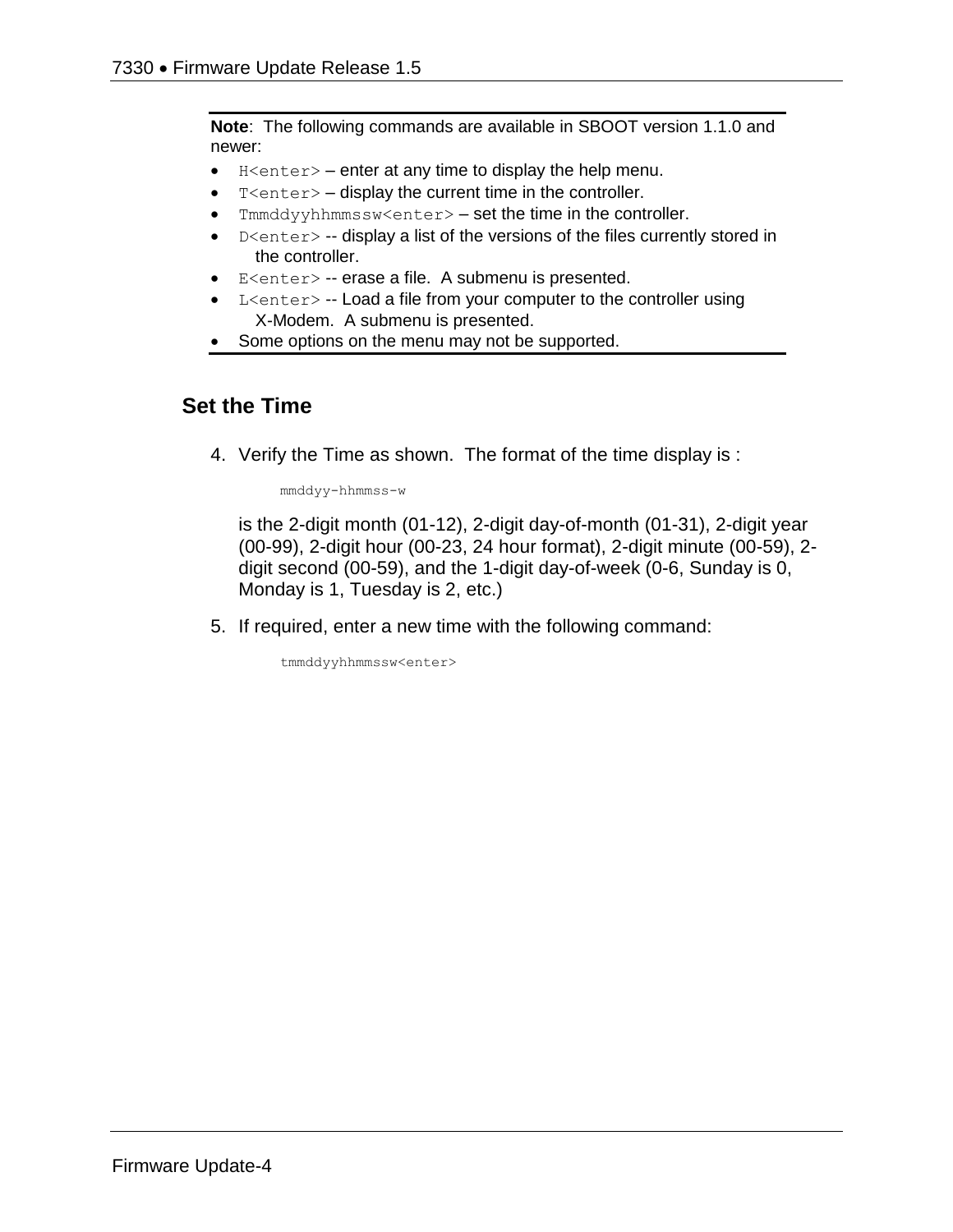#### **Display the Directory of Files**

6. Enter D<enter>. The following list of files will be shown: :

| Controller Information<br>Model Number : 7330<br>Serial Number : Proto2 | Manufactured DT: 091709-065554-4<br>Formatted DT : 091709-065458-4<br>Customer Name : Dave's Beta |  |  |                                                                 |
|-------------------------------------------------------------------------|---------------------------------------------------------------------------------------------------|--|--|-----------------------------------------------------------------|
| Firmware Files<br>Location Name Version Date<br>Type                    |                                                                                                   |  |  |                                                                 |
| MFG No File                                                             | SYSTEM BootROM 1.2.0<br>SBOOT 7330_SBoot 1.2.1 12/22/2009 Program                                 |  |  |                                                                 |
| SCOM B No File                                                          | DIAG 7330 Diag 1.2.0 9/4/2009 Program<br>SCOM A 7330 3.2.2 11/7/2010                              |  |  | Program                                                         |
| Configuration Files<br>Location Name Version Date                       |                                                                                                   |  |  | Type                                                            |
| RESTORE A No File<br>RESTORE B No File                                  |                                                                                                   |  |  |                                                                 |
| Speech Files                                                            | Location Name Version Date                                                                        |  |  | Type                                                            |
|                                                                         | LIB SCOM Sp Lib Eng 1.2.0 5/8/2011 Speech Library                                                 |  |  | CUSTOM SCOM Cust ALib 1.0.0 09/09/09 12:00 Custom Audio Library |

The first section of the display, "Controller Info", shows information about your specific controller: the Model Number, Serial Number, etc.

The balance of the display "Directory/File" status shows the Name, Version, Date, and Type of file currently stored in your controller. We will be checking these versions to determine which files need to be updated.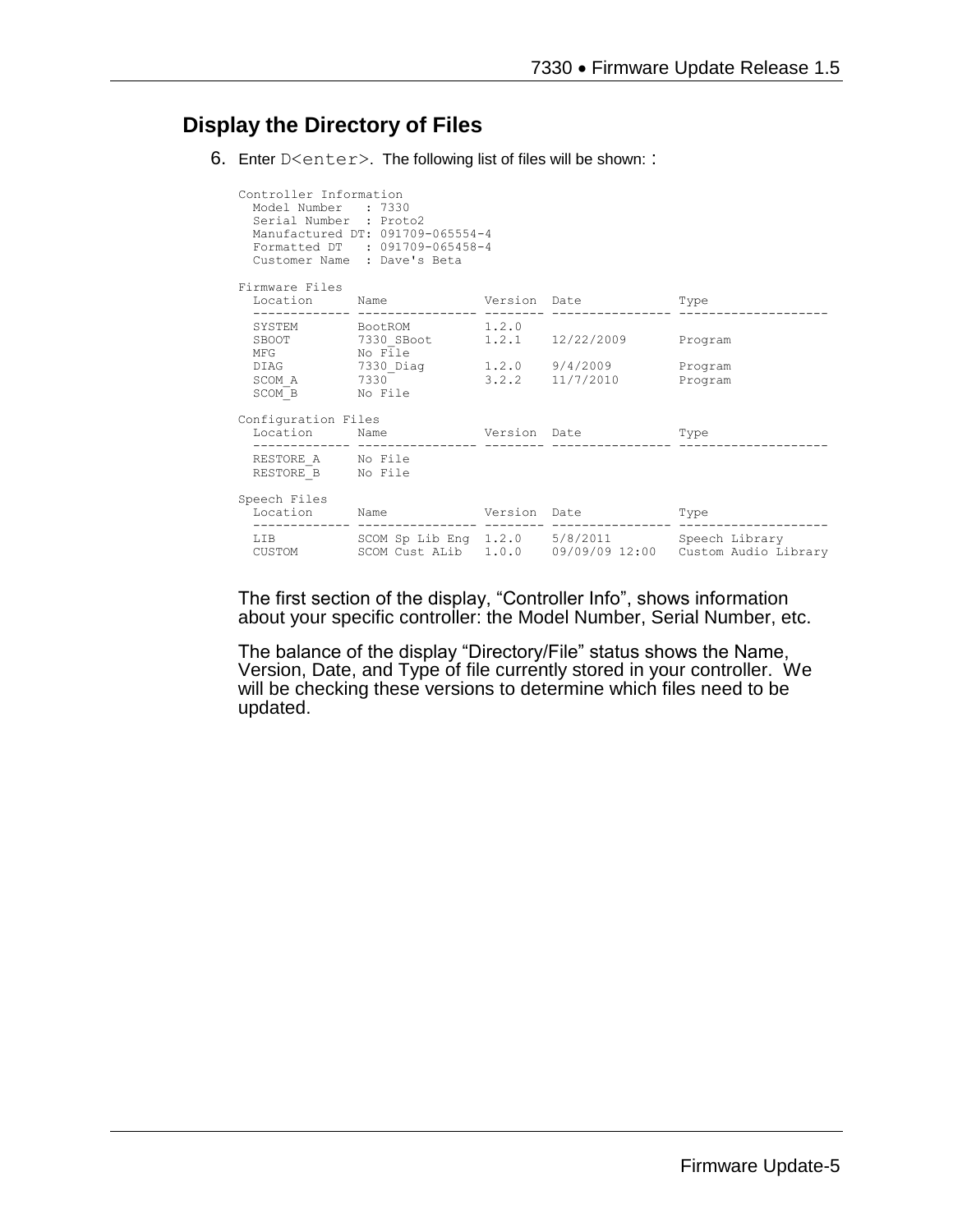# **Updating SBOOT**

Check the version of SBOOT on the Directory/File Status display. If the version shown on the display is older than the new version shipped to you in the update, perform the following steps. Otherwise, skip forward to update other files beginning on page 10.

**Caution:** do not remove power from the controller during the following steps! Doing so will make your controller inoperative and require a special recovery procedure. Call us if this happens and we will walk you through it!

1. Erase the existing SBOOT program by entering the following command:

e<enter>

You will see the following submenu:

Erase a File from Flash: 0 - SBOOT 1 - Diagnostics 2 - 7330 Repeater Controller 3 - Speech Library Q - Return to Main Menu H - Redisplay these options

Enter File Erase Option>

Select the option to erase SBOOT (*Tip:* use zero):

0<enter>

You will be asked to confirm the erase:

Enter Y to erase the file, N to cancel>y

You will see the following message displayed:

Erasing...Done.

2. Load the new version of SBOOT by entering the following command:

L<enter>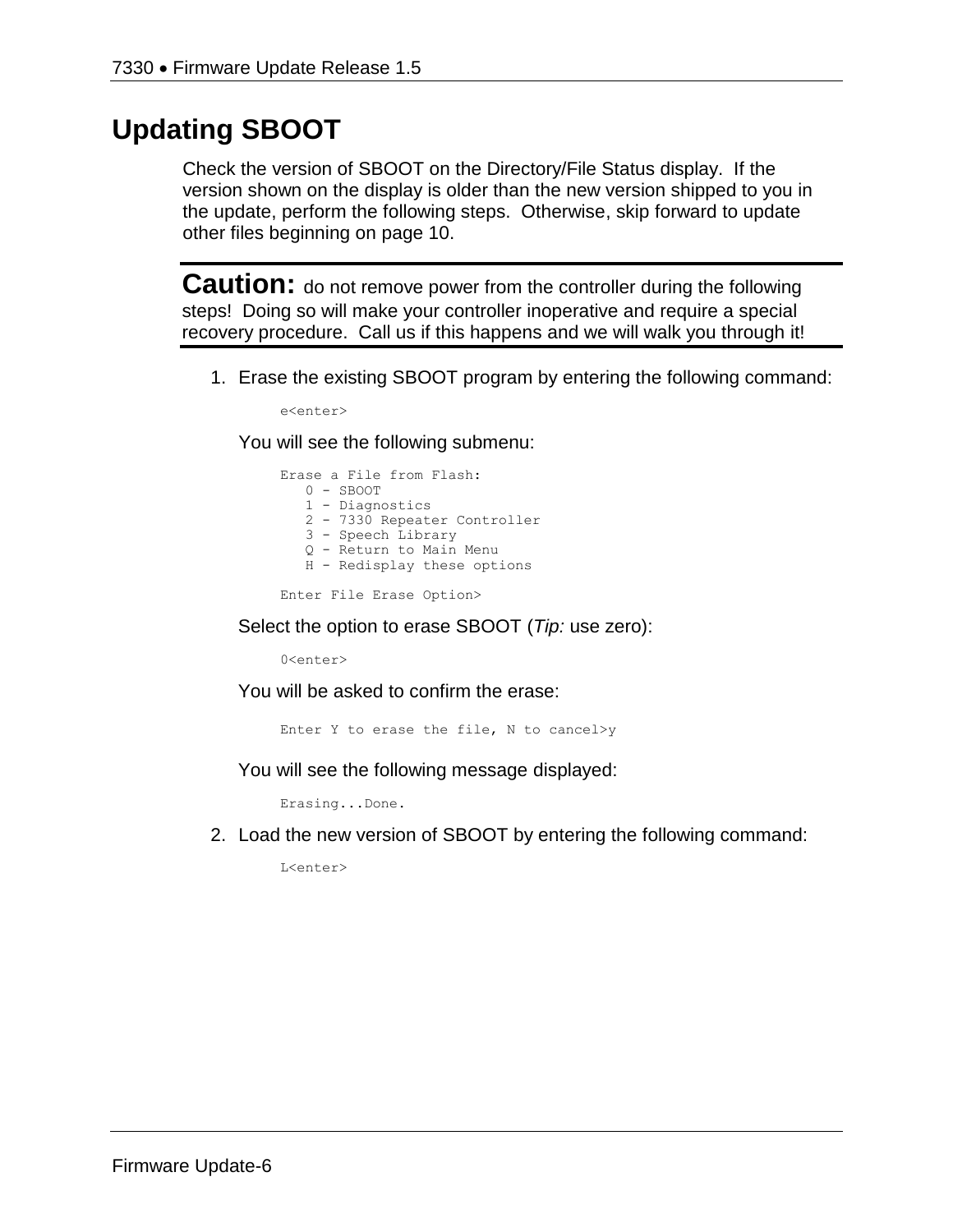You will see the following submenu:

```
Load a File to Flash from a PC:
    0 - SBOOT
    1 - Diagnostics
    2 - 7330 Repeater Controller
    3 - Speech Library
    Q - Return to Main Menu
    H - Redisplay these options
Enter File Load Option>l
```
Select the option to load SBOOT (*Tip:* use zero):

 $0$ canter>

You will be asked to confirm the load:

Enter Y to load the file, N to cancel>y

You will be asked to confirm the erase of the selected location. (This command was added in SBOOT Version 1.4.1. You do not need to do this again if you erased this location previously. )

```
Erase this location before the load?
Enter Y to Erase, N to Continue>y
```
You will now see one or more "C" characters displayed. These are being sent by the controller to tell your terminal emulator that it's ready to receive the file.

Transfer the file to flash using XModem… CCCCC

The controller will wait 60 seconds for you to select a file and begin the transfer. At the end of 60 seconds, the controller will display Load Cancelled and the prompt. You can then begin another transfer.

3. In TeraTerm, send the new SBOOT  $x \cdot y \cdot z \cdot b$  in file using the X-Modem protocol. Click *File,Transfer*, *X-Modem*, then *Send...* The *TeraTerm: XMODEM Send* dialog is displayed. Select the new SBOOT  $x,y,z,bin$  file from the list of displayed files. Select the CRC transfer option. Click on the *Open* button to send the file. A dialog is displayed showing the transfer status. When TeraTerm is done sending the file, the dialog disappears.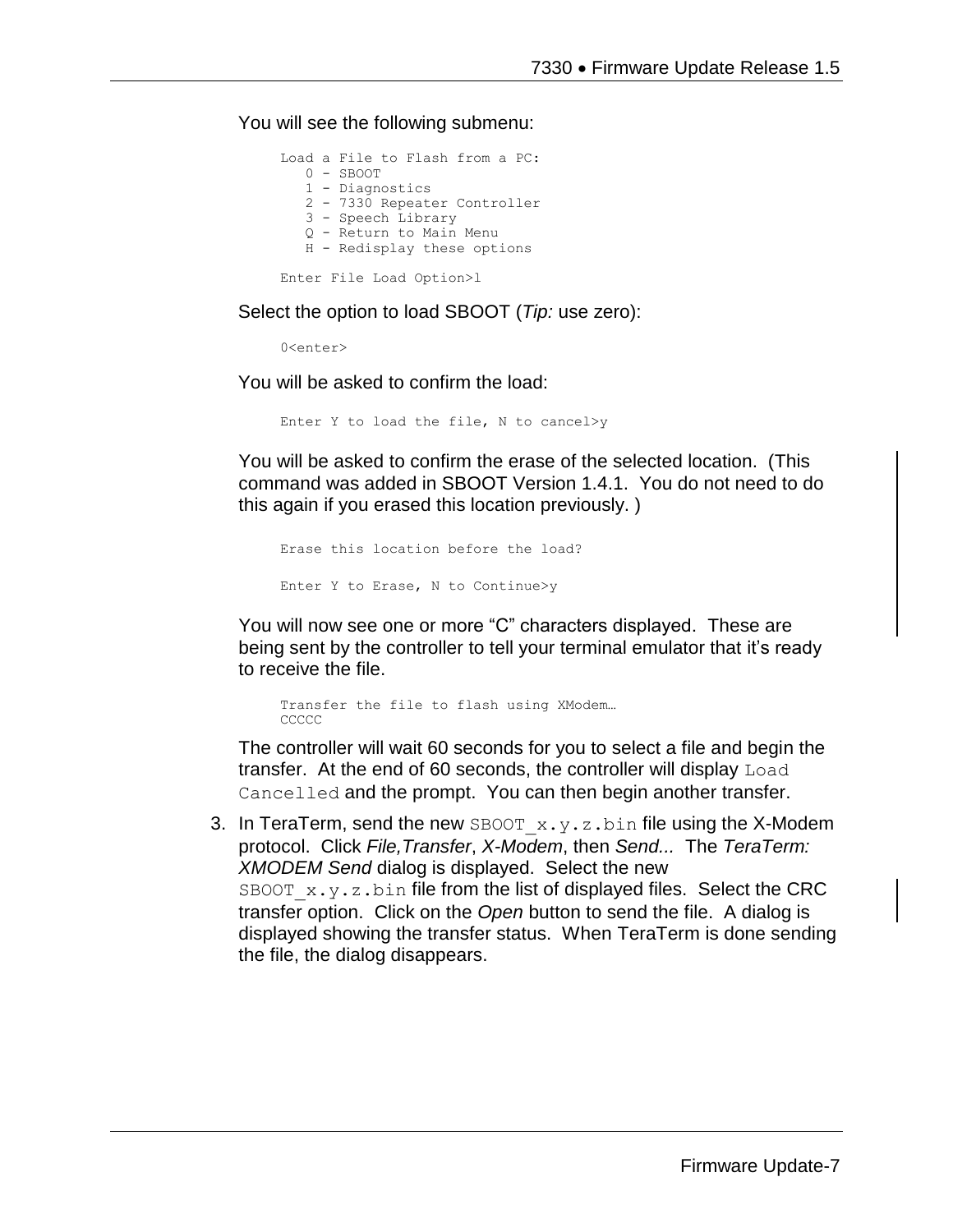4. On the display, the following message is displayed:

```
Transfer the file to flash using XModem…
CCCCC
Done.
```
It is ok if a different number of "C" characters are shown.

**If you see Done**, the new file has been successfully loaded into the flash. Go to page 10, *Updating DIAG (Diagnostics)*.

**If the** *Tera Term: Send File* **dialog closes and you still see just**:

```
Transfer the file to flash using XModem…
CCCCC
```
wait for the controller's transfer timer to expire.

You will then see:

```
Transfer the file to flash using XModem…
CCCCC
Load Cancelled.
```
Go back to step 2 and start the transfer again. It is not necessary to erase the file again if the load does not complete. Just start the transfer again. Be sure that you're clicking *File, Transfer, X-Modem, Send* to send the file. You must **not** be using the *File, Send File…* command; this command will not work as it does not use the X-Modem protocol for the transfer.

**Note:** Once the new version of SBOOT<sub>\_</sub>x.y.z.bin is successfully loaded into the flash, it is safe once again to remove the power from the controller, though not necessary at this time.

5. Display the directory and verify the version of the new file:

D<enter>

6. Load and execute the new version of SBOOT from the flash by entering the following command:

B<enter>

You will see the following submenu:

```
Load and Execute a Program from Flash:
  0 -SBOOT
   1 - Diagnostics
   2 - 7330 Repeater Controller
   3 - 7330 Repeater Controller - Cold Start, Erase Your Programming
   Q - Return to Main Menu
   H - Redisplay these options
Enter Load and Execute Option>
```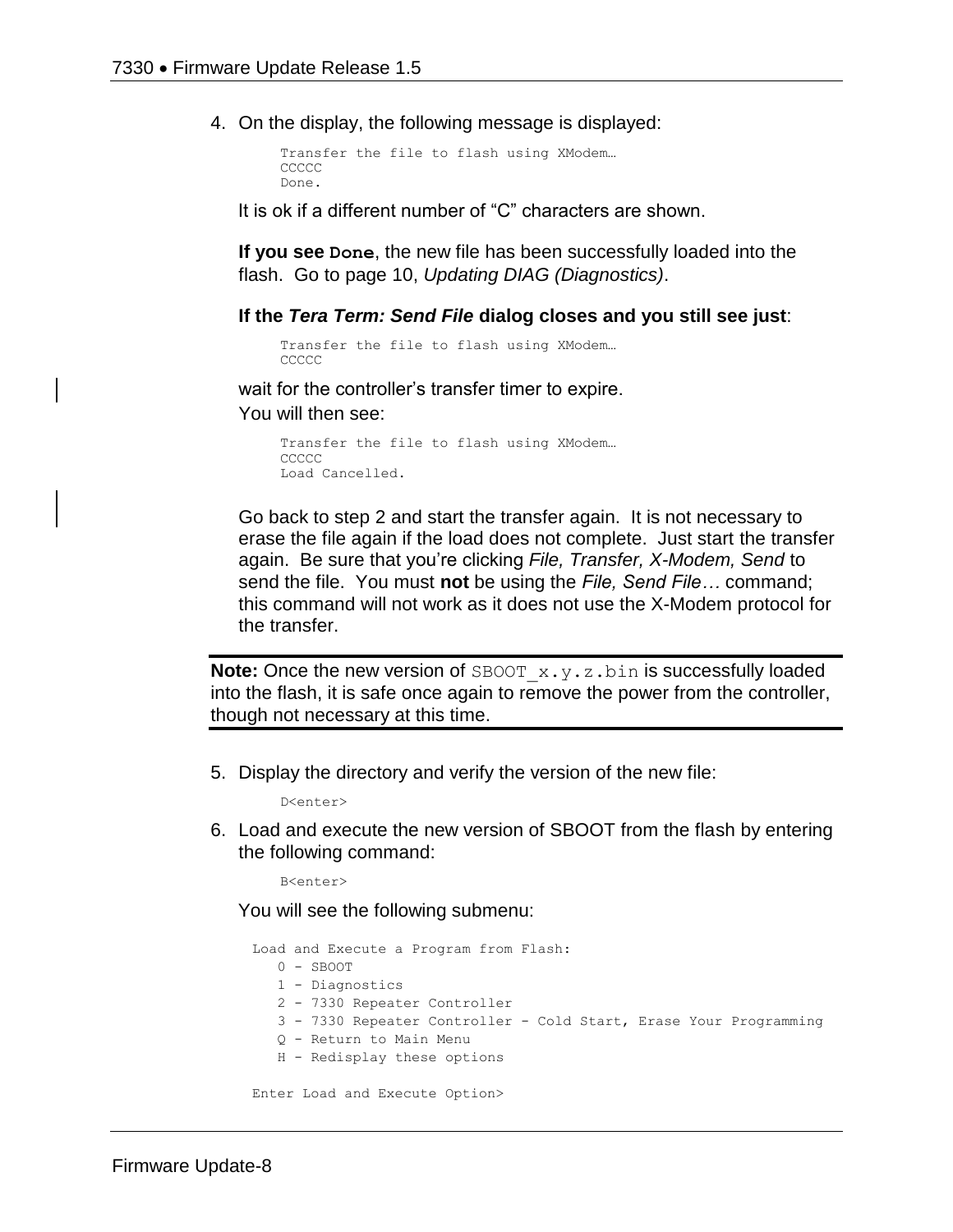Select the option to load and execute SBOOT (*Tip:* use zero):

0<enter>

If you're updating from SBOOT version 1.1.0, the new version of SBOOT automatically prepares the controller for the new Custom Audio Library support. You will see the following message when it starts:

Custom Audio Library upgrade in progress...Done.

If you're updating a newer version, you will not see this message. You're controller already supports the Custom Audio Library. If you're updating from SBOOT version 1.1.0, the new version of SBOOT automatically prepares the controller for the new Configuration File Management support. You will see the following message when it starts:

Configuration Upgrade in Progress...Done.

If you're updating a newer version, you will not see this message. You're controller already supports Configuration File Management.

7. Continue updates of your controller on the next page.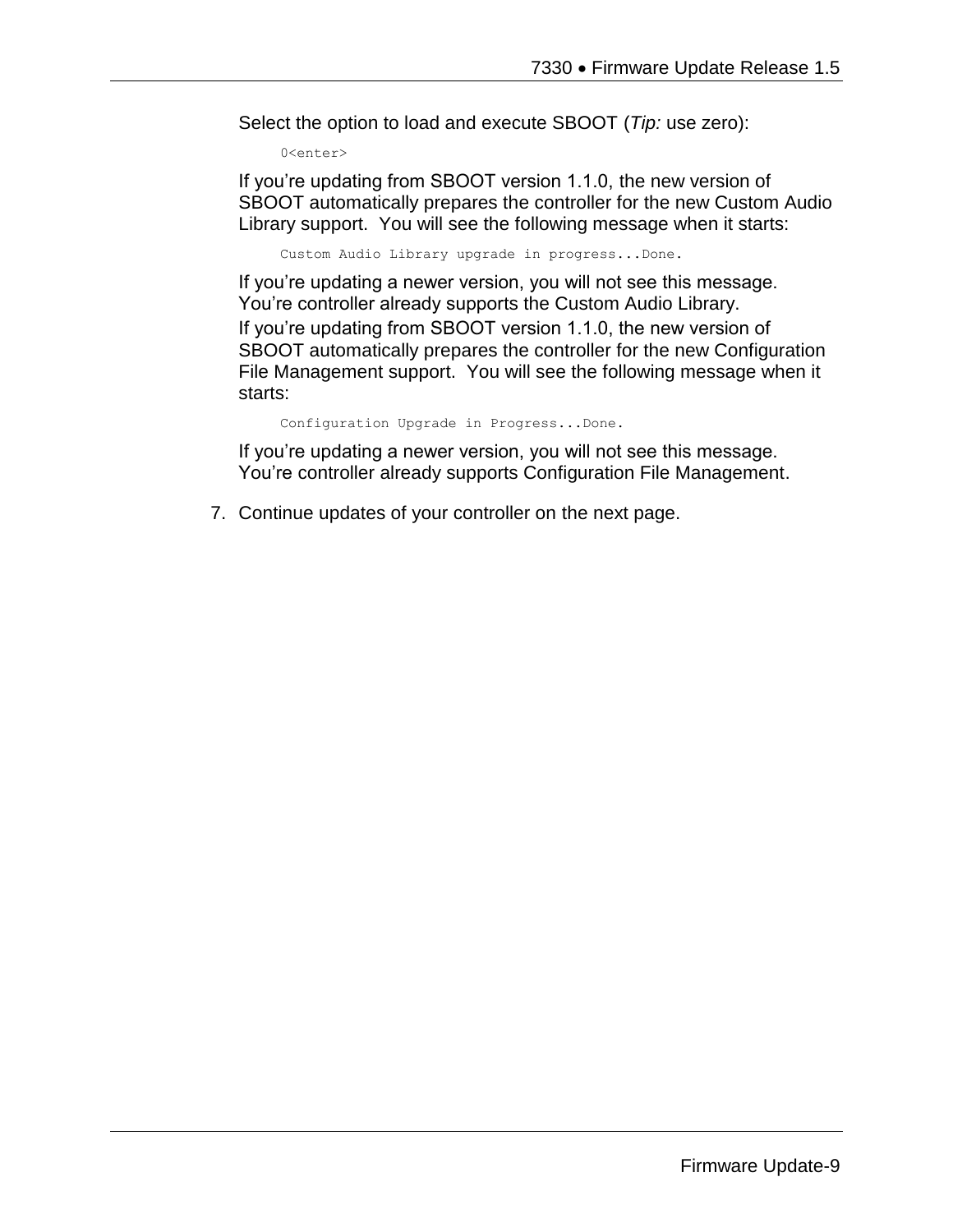# **Updating DIAG (Diagnostics)**

Check the version of DIAG on the Directory/File Status display as shown on page 5 by typing d<enter>. If the version shown on the display is older than the new version shipped to you in the update, perform the following steps. Otherwise, skip to *Updating 7330 Repeater Controller Program* on page 13.

**Note:** The restriction on power cycling of the controller does not apply to DIAG. If you turn off the power during a DIAG update, you should start over at step 1 on this page.

1. Erase the existing DIAG program by entering the following command:

E<enter>

You will see the following submenu:

Erase a File from Flash: 0 - SBOOT 1 - Diagnostics 2 - 7330 Repeater Controller 3 - Speech Library 4 – Custom Audio Library Q - Return to Main Menu H - Redisplay these options

Enter File Erase Option>

#### Select the option to erase Diagnostics

1<enter>

You will be asked to confirm the erase:

Enter Y to erase the file, N to cancel>y

You will see the following message displayed:

Erasing...Done.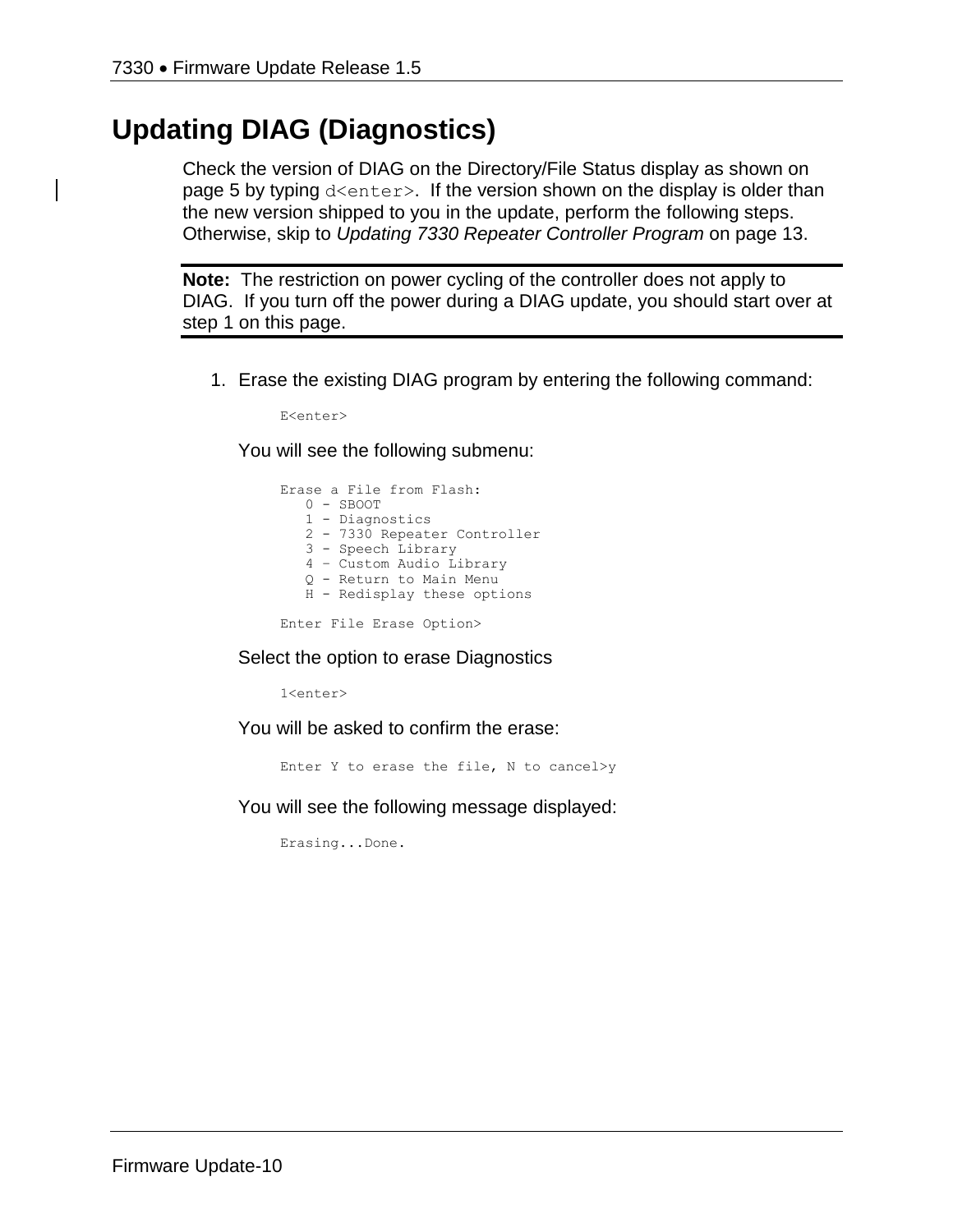2. Load the new version of DIAG by entering the following command:

```
L<enter>
```
You will see the following submenu:

|  | Load a File to Flash from a PC: |
|--|---------------------------------|
|  | $0 -$ SBOOT                     |
|  | 1 - Diagnostics                 |
|  | 2 - 7330 Repeater Controller    |
|  | 3 - Speech Library              |
|  | 4 - Custom Audio Library        |
|  | 0 - Return to Main Menu         |
|  | H - Redisplay these options     |
|  |                                 |

Enter File Load Option>

Select the option to load Diagnostics

1<enter>

You will be asked to confirm the load:

Enter Y to load the file, N to cancel>y

You will be asked to confirm the erase of the selected location. (This command was added in SBOOT Version 1.4.1. You do not need to do this again if you erased this location previously. )

```
Erase this location before the load?
Enter Y to Erase, N to Continue>y
```
You will now see one or more "C" characters displayed. These are being sent by the controller to tell your terminal emulator that it's ready to receive the file.

Transfer the file to flash using XModem… CCCCC

The controller will wait 60 seconds for you to select a file and begin the transfer. At the end of 60 seconds, the controller will display Load Cancelled and the prompt. You can then begin another transfer.

3. In TeraTerm, send the new DIAG  $x, y, z, b$  in file using the X-Modem protocol. Click *File, Transfer*, *X-Modem*, then *Send...* The *TeraTerm: XMODEM Send* dialog is displayed. Select the new DIAG\_x.y.z.bin file from the list of displayed files. Select the CRC transfer option. Click on the *Open* button to send the file. A dialog is displayed showing the transfer status. When TeraTerm is done sending the file, the dialog disappears.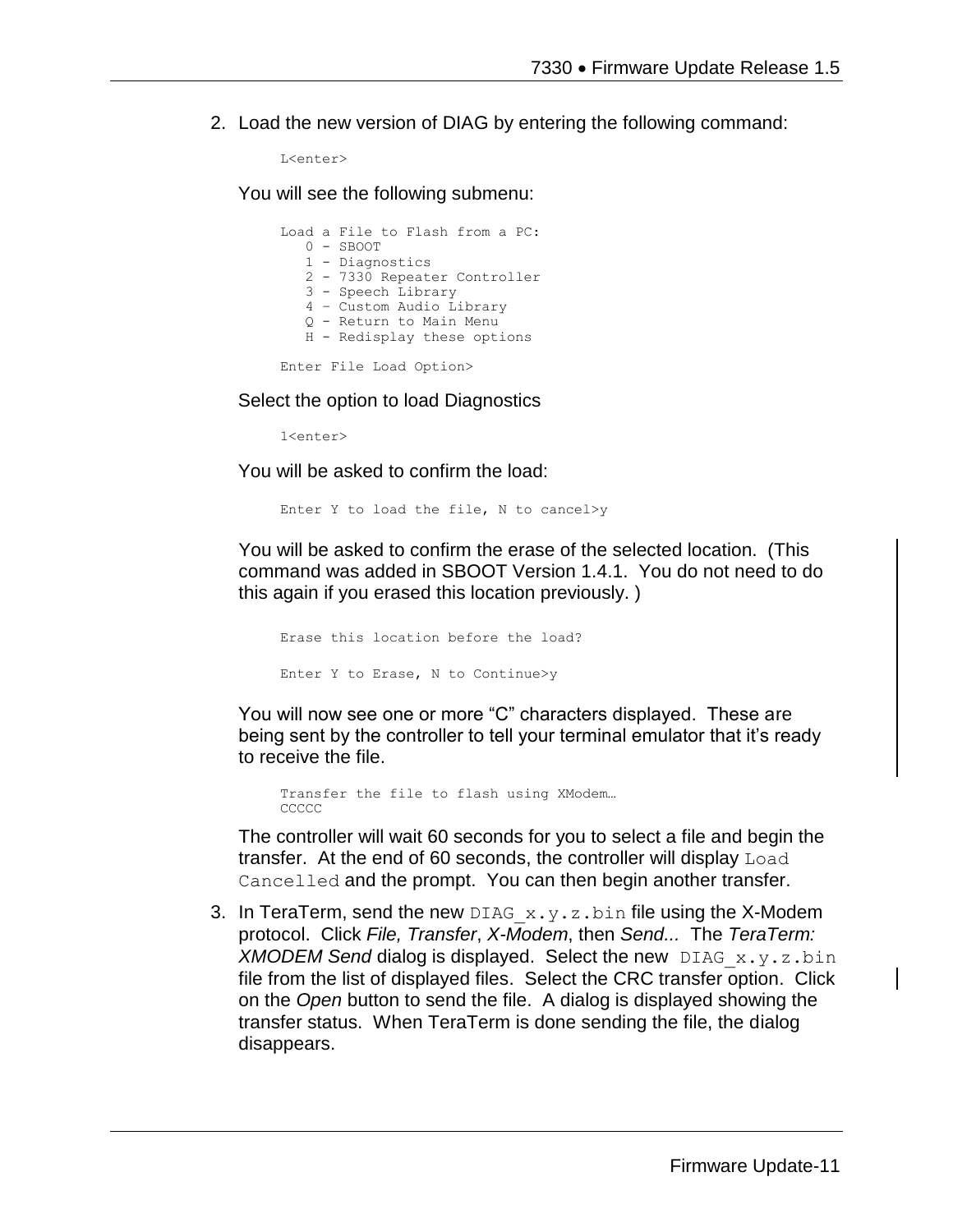4. On the display, the following message is displayed:

```
Transfer the file to flash using XModem…
CCCCC
Done.
```
It is ok if a different number of "C" characters are shown.

**If you see Done**, the new file has been successfully loaded into the flash. Go to step 5.

**If the** *Tera Term: Send File* **dialog closes and you still see just**:

```
Transfer the file to flash using XModem…
CCCCC
```
wait for the controller's transfer timer to expire. You will then see:

Transfer the file to flash using XModem… **CCCCC** Load Cancelled.

Go back to step 2 and start the transfer again. It is not necessary to erase the file again if the load does not complete. Just start the transfer again. Be sure that you're clicking *File, Transfer, X-Modem, Send* to send the file. You must **not** be using the *File, Send File…* command; this one will not work.

**Note:** A normal upload usually takes less than 30 seconds. If SBOOT recognizes a file compatibility issue, it could take up to 2 minutes for the transfer to be canceled.

5. Display the directory and verify the version is of the new file:

D<enter>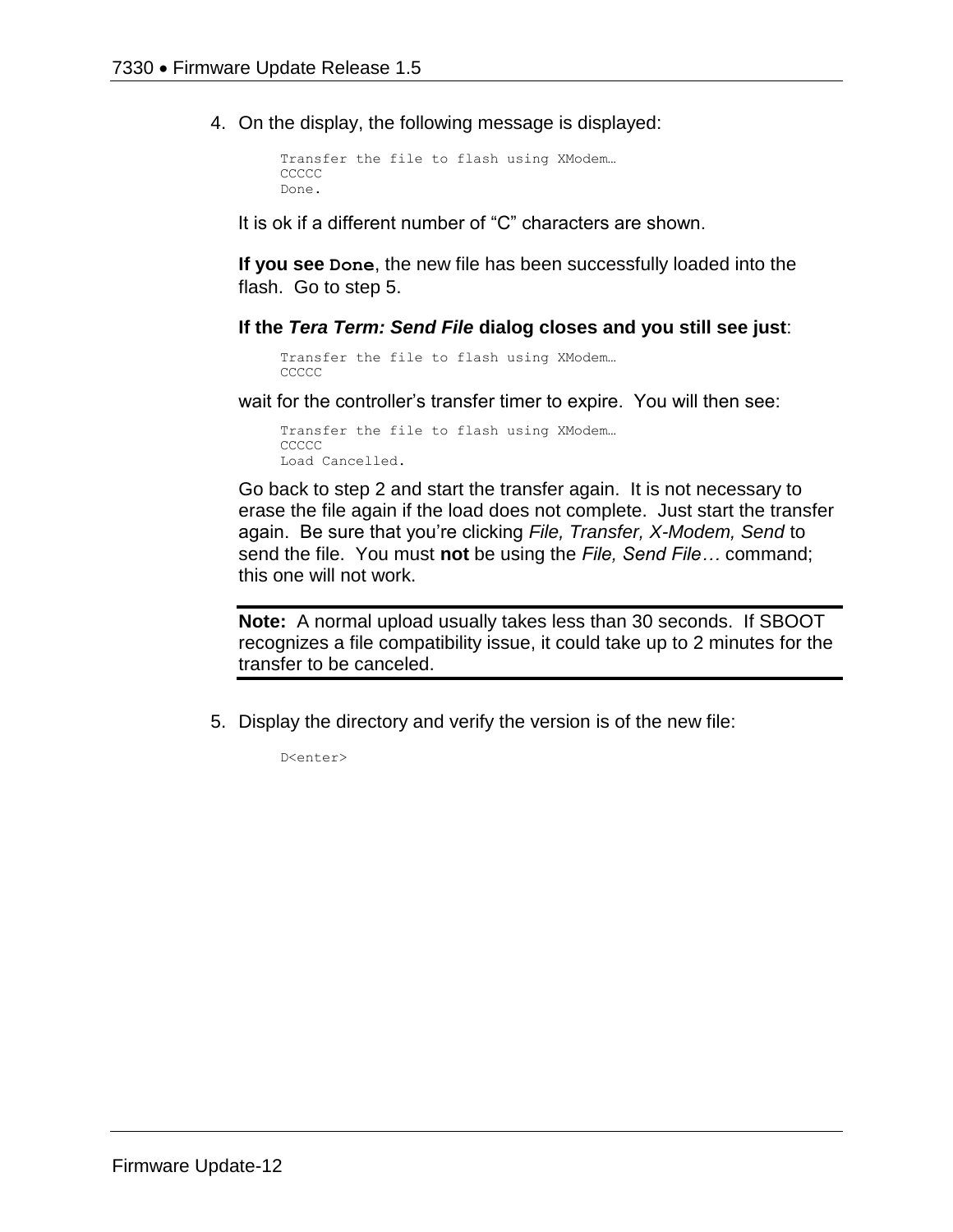# **Updating 7330 Repeater Controller Program (SCOM\_A)**

**Note:** The SBOOT Directory display uses the name SCOM A to refer to the storage location for the 7330 Repeater Controller program. The update process described below first erases the SCOM\_A location then copies a new version of the 7330 Repeater Controller to the SCOM A location.

Check the version of SCOM\_A on the Directory/File Status display. If the version shown on the display is older than the new version shipped to you in the update, perform the following steps. Otherwise, skip to *Updating The Standard Speech Library* on page 16.

**Note:** The restriction on power cycling of the controller does not apply to the 7330 Repeater Controller program.

1. Erase the existing SCOM A program by entering the following command:

E<enter>

You will see the following submenu:

|  | Erase a File from Flash:     |
|--|------------------------------|
|  | $0 -$ SBOOT                  |
|  | 1 - Diagnostics              |
|  | 2 - 7330 Repeater Controller |
|  | 3 - Speech Library           |
|  | 4 - Custom Audio Library     |
|  | 0 - Return to Main Menu      |
|  | H - Redisplay these options  |
|  |                              |

Enter File Erase Option>

Select the option to erase the 7330 Repeater Controller program:

2<enter>

You will be asked to confirm the erase:

Enter Y to erase the file, N to cancel>y

You will see the following message displayed:

Erasing...Done.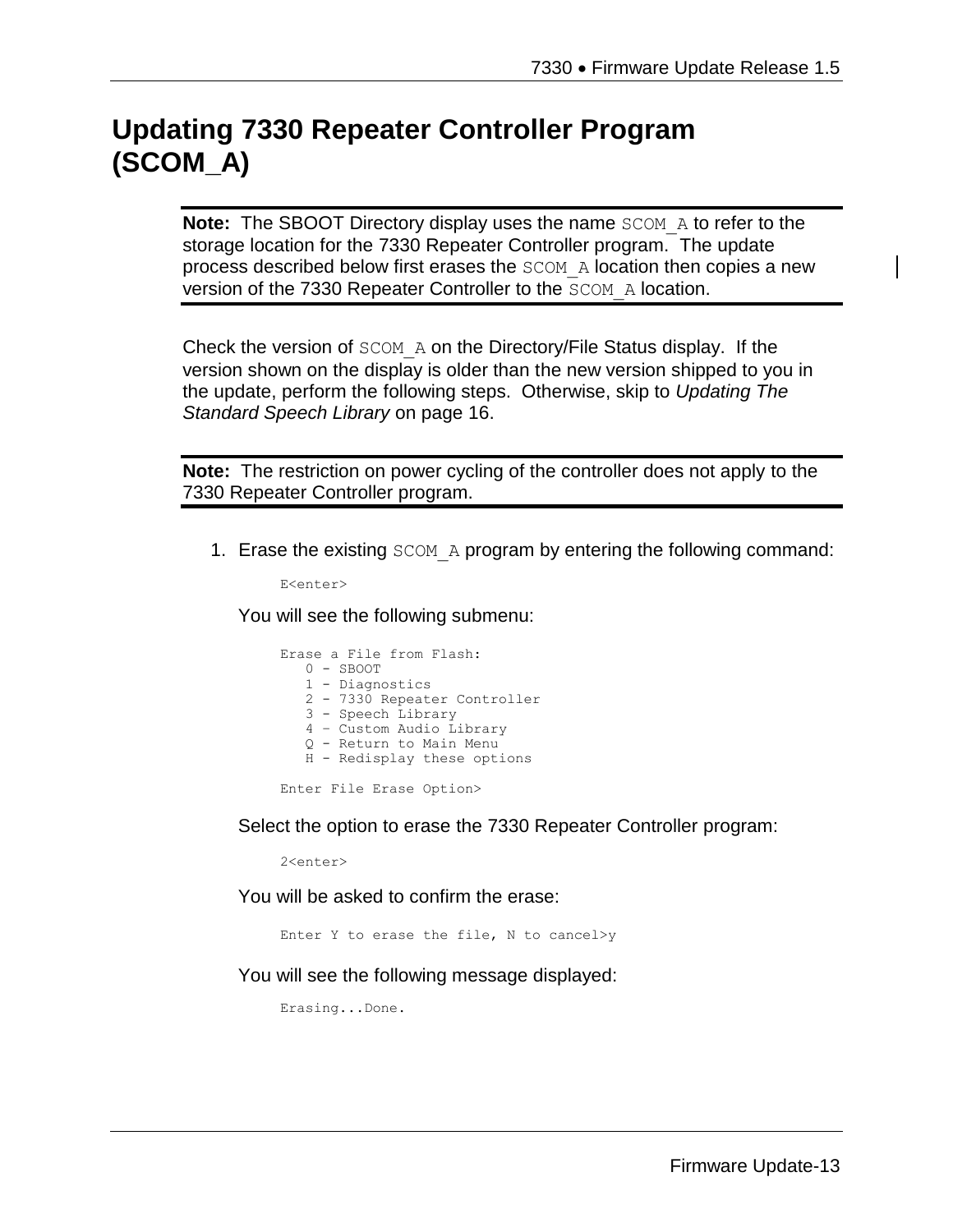2. Load the new version of  $SCOM$  A by entering the following command:

L<enter>

You will see the following submenu:

Load a File to Flash from a PC: 0 - SBOOT 1 - Diagnostics 2 - 7330 Repeater Controller 3 - Speech Library 4 – Custom Audio Library Q - Return to Main Menu H - Redisplay these options Enter File Load Option>

Select the option to load the 7330 Repeater Controller program:

2<enter>

You will be asked to confirm the load:

Enter Y to load the file, N to cancel>y

You will be asked to confirm the erase of the selected location. (This command was added in SBOOT Version 1.4.1. You do not need to do this again if you erased this location previously. )

Erase this location before the load? Enter Y to Erase, N to Continue>y

You will now see will see one or more "C" characters displayed. These are being sent by the controller to tell your terminal emulator that it's ready to receive the file.

Transfer the file to flash using XModem… CCCCC

The controller will wait 60 seconds for you to select a file and begin the transfer. At the end of 60 seconds, the controller will display Load Cancelled and the prompt. You can then begin another transfer.

3. In TeraTerm, send the new  $7330 \times y.$  z.bin file using the X-Modem protocol. Click *File, Transfer*, *X-Modem*, then *Send...* The *TeraTerm: XMODEM Send* dialog is displayed. Select the new 7330\_x.y.z.bin file from the list of displayed files. Select the CRC transfer option. Click on the *Open* button to send the file. A dialog is displayed showing the transfer status. When TeraTerm is done sending the file, the dialog disappears.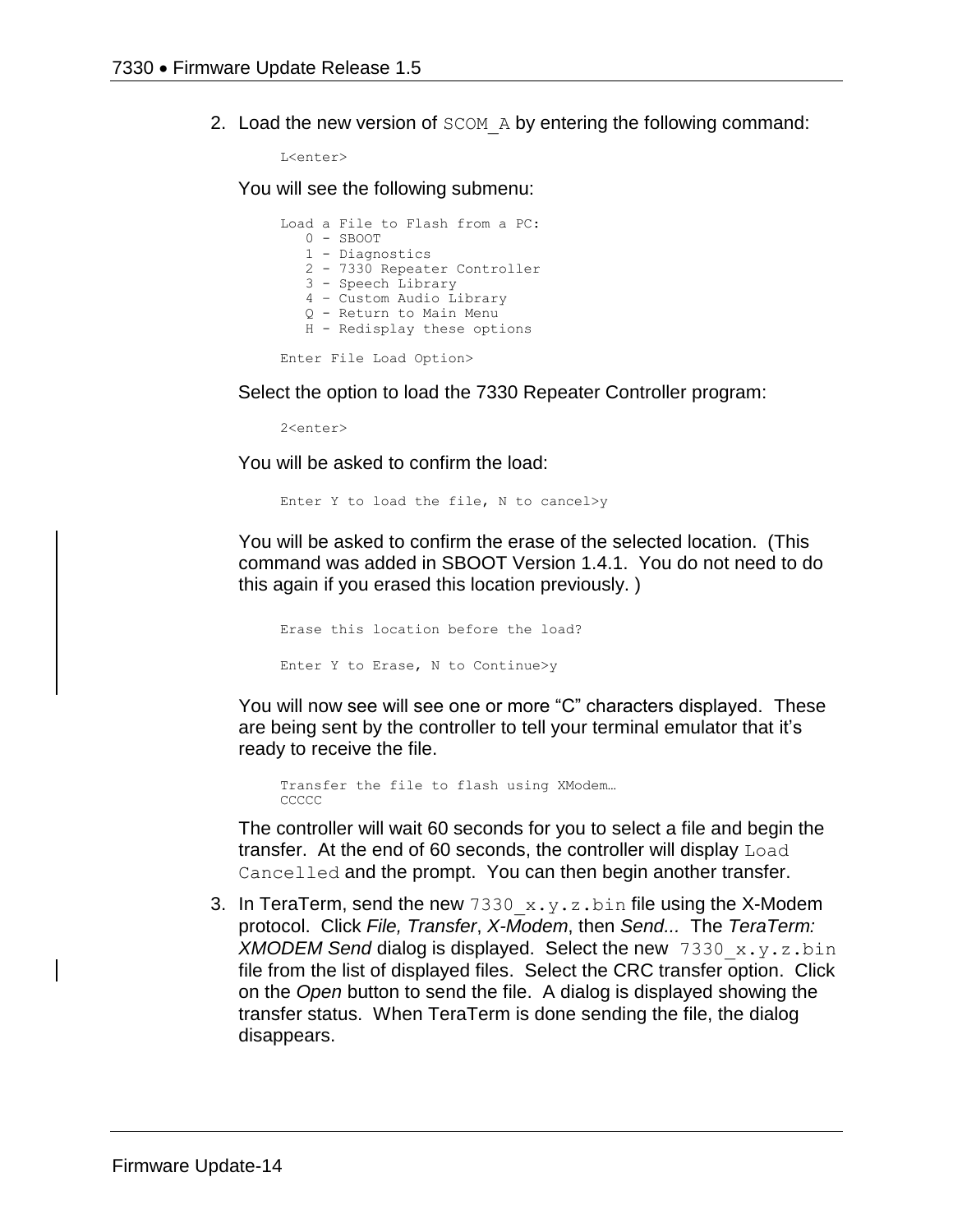4. On the display, the following message is displayed:

```
Transfer the file to flash using XModem…
CCCCC
Done.
```
It is ok if a different number of "C" characters are shown.

**If you see Done**, the new file has been successfully loaded into the flash. Go to step 5.

**If the** *Tera Term: Send File* **dialog closes and you still see just**:

```
Transfer the file to flash using XModem…
CCCCC
```
wait for the controller's transfer timer to expire. You will then see:

Transfer the file to flash using XModem… **CCCCC** Load Cancelled.

Go back to step 2 and start the transfer again. It is not necessary to erase the file again if the load does not complete. Just start the transfer again. Be sure that you're clicking *File, Transfer, X-Modem, Send* to send the file. You must **not** be using the *File, Send File…* command; this one will not work since it does not use the X-Modem protocol.

**Note:** A normal upload usually takes less than 30 seconds. If SBOOT recognizes a file compatibility issue, it could take up to 2 minutes for the transfer to be canceled.

5. Display the directory and verify the version of the new file:

D<enter>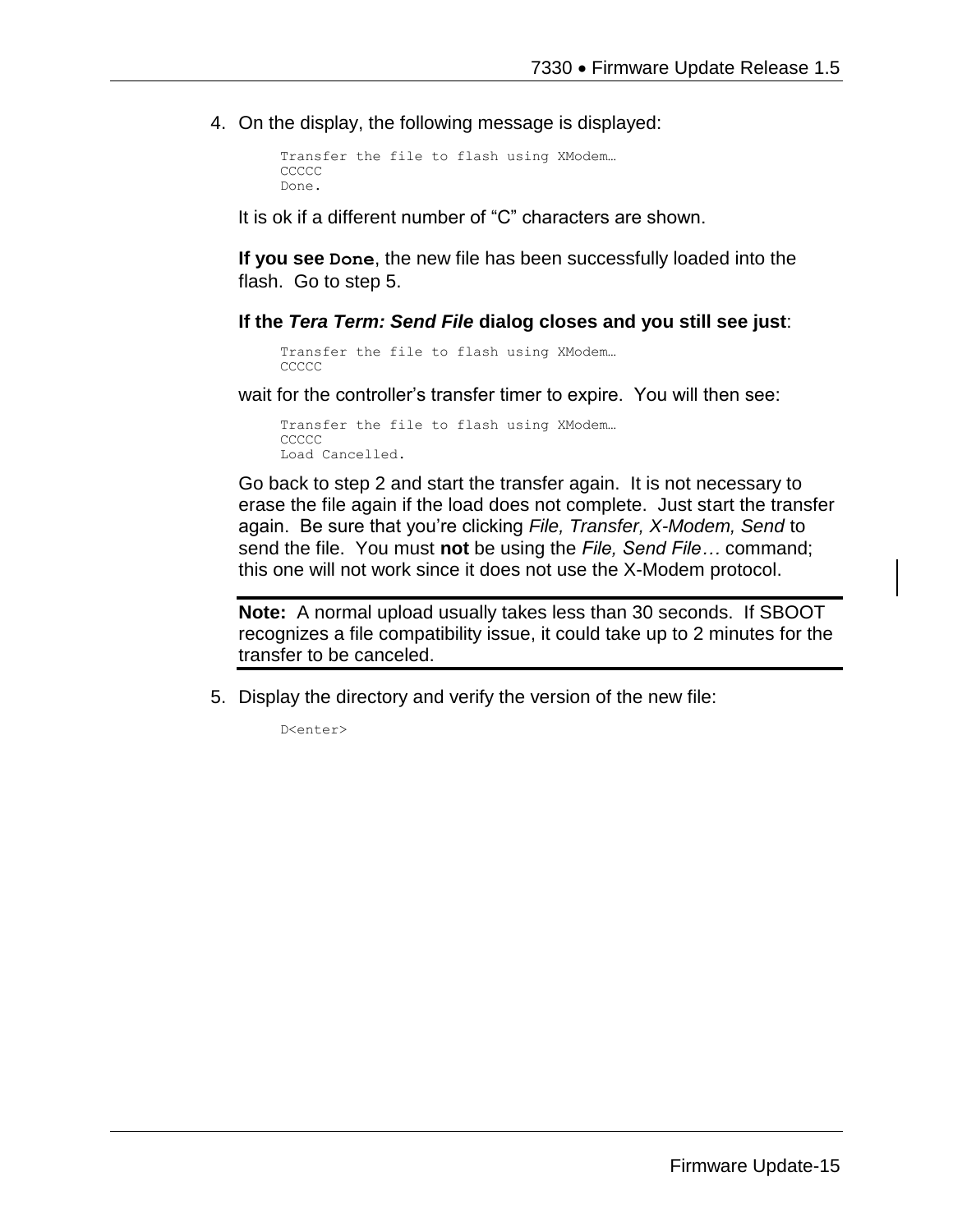#### **Updating The Standard Speech Library**

Check the version of LIB on the Speech Files section of the SBOOT Directory/File Status display. If the version shown on the display is older than the new version shipped to you in the update, perform the following steps. Otherwise, skip to *Updating Your Custom Audio Library* on page 19.

**Note:** The restriction on power cycling of the controller does not apply to speech files.

**Note:** As of Release 1.1, the full Speech Library is quite large and will require extra time to complete erase and load operations. For the shortest load time, we recommend that you set the baudrate of the *Console Port* to 57,600 baud. See Chapter 8, Serial Port, of the 7330 Repeater Controller manual on configuring the serial port.

1. Erase the existing Speech Library file by entering the following command:

E<enter>

You will see the following submenu:

| Erase a File from Flash:     |  |
|------------------------------|--|
| $0 -$ SBOOT                  |  |
| 1 - Diagnostics              |  |
| 2 - 7330 Repeater Controller |  |
| 3 - Speech Library           |  |
| 4 - Custom Audio Library     |  |
| 0 - Return to Main Menu      |  |
| H - Redisplay these options  |  |
|                              |  |

Enter File Erase Option>

Select the option to erase the Speech Library:

3<enter>

You will be asked to confirm the erase:

Enter Y to erase the file, N to cancel>y

You will see the following message displayed:

Erasing...Done.

Erasing of this file can take up to 2 minutes.

2. Load the new version of the Speech Library file by entering the following command:

L<enter>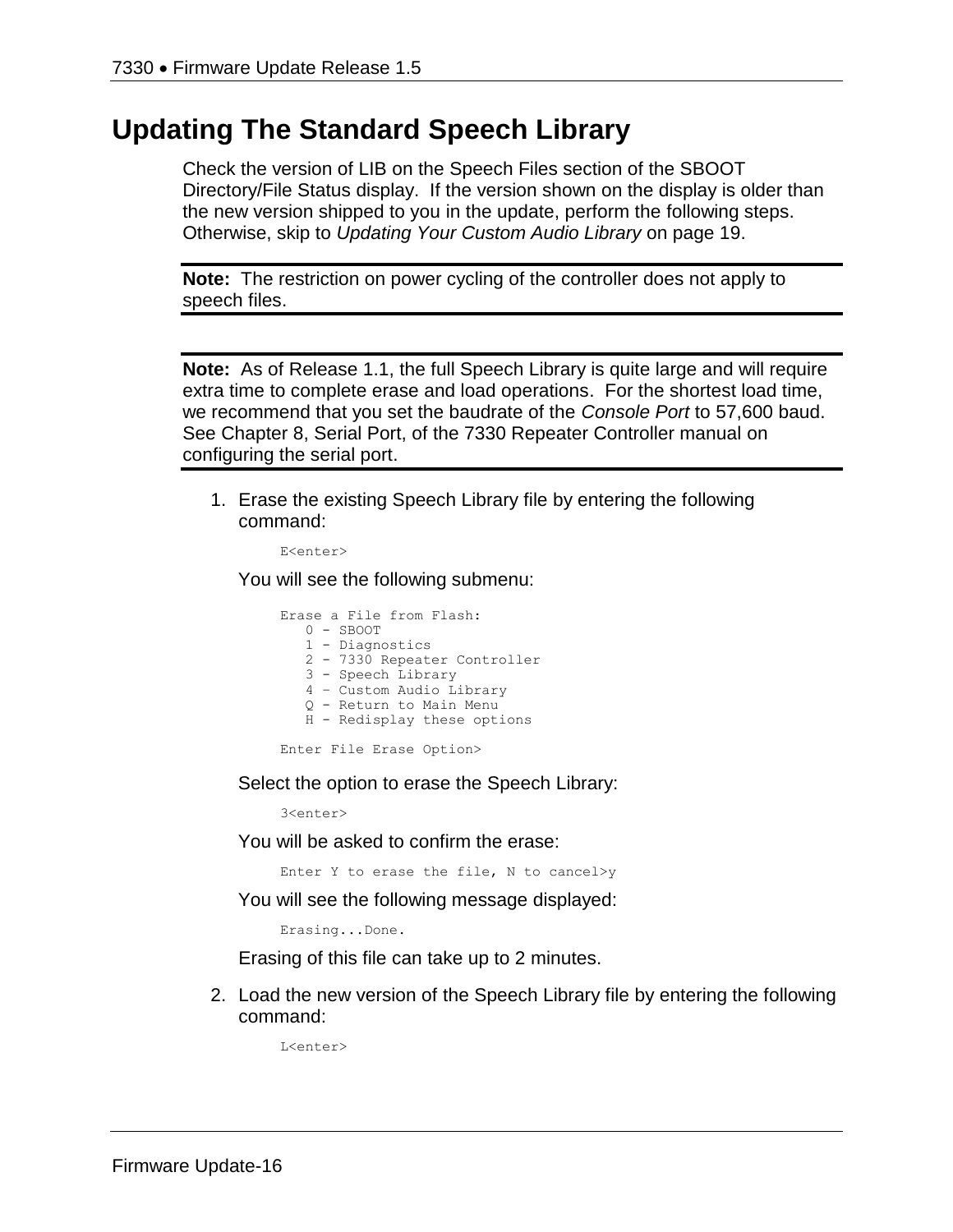You will see the following submenu:

|                         |  | Load a File to Flash from a PC: |  |
|-------------------------|--|---------------------------------|--|
|                         |  | $0 -$ SBOOT                     |  |
|                         |  | 1 - Diagnostics                 |  |
|                         |  | 2 - 7330 Repeater Controller    |  |
|                         |  | 3 - Speech Library              |  |
|                         |  | 4 - Custom Audio Library        |  |
|                         |  | 0 - Return to Main Menu         |  |
|                         |  | H - Redisplay these options     |  |
|                         |  |                                 |  |
| Enter File Load Option> |  |                                 |  |

Select the option to load the Speech Library:

3<enter>

You will be asked to confirm the load:

Enter Y to load the file, N to cancel>y

You will be asked to confirm the erase of the selected location. (This command was added in SBOOT Version 1.4.1. You do not need to do this again if you erased this location previously. )

```
Erase this location before the load?
Enter Y to Erase, N to Continue>y
```
You will now see will see one or more "C" characters displayed. These are being sent by the controller to tell your terminal emulator that it's ready to receive the file.

```
Transfer the file to flash using XModem…
CCCCC
```
The controller will wait 60 seconds for you to select a file and begin the transfer. At the end of 60 seconds, the controller will display Load Cancelled and the prompt. You can then begin another transfer.

- 3. In TeraTerm, send the new  $\text{Spliting }x,y,z$ .bin file using the X-Modem protocol. Click *File, Transfer*, *X-Modem*, then *Send...* The *TeraTerm: XMODEM Send* dialog is displayed. Select the new SpLibEng  $x,y,z,b$ in file from the list of displayed files. Select the CRC transfer option. Click on the *Open* button to send the file. A dialog is displayed showing the transfer status. Loading of this file can take up to 30 minutes at 57,600 baud. Lower baudrates take proportionately longer. When TeraTerm is done sending the file, the dialog disappears.
- 4. On the display, the following message is displayed:

```
Transfer the file to flash using XModem…
CCCCC
Done.
```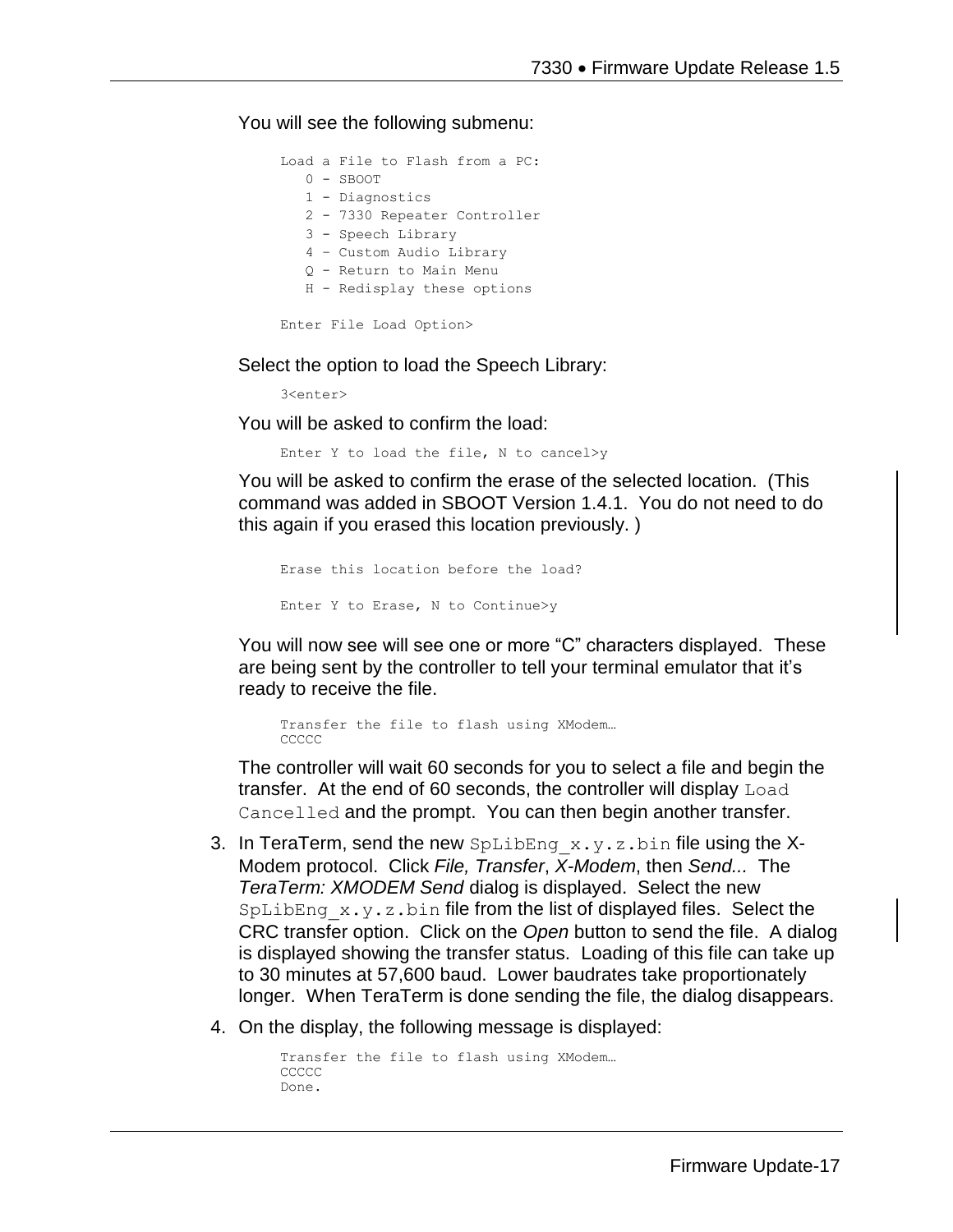It is ok if a different number of "C" characters are shown.

**If you see Done**, the new file has been successfully loaded into the flash. Go to step 5.

**If the** *Tera Term: Send File* **dialog closes and you still see just**:

Transfer the file to flash using XModem… **CCCCC** 

wait for the controller's transfer timer to expire. You will then see:

```
Transfer the file to flash using XModem…
CCCCC
Load Cancelled.
```
Go back to step 2 and start the transfer again. It is not necessary to erase the file again if the load does not complete. Just start the transfer again. Be sure that you're clicking *File, Transfer, X-Modem, Send* to send the file. You must **not** be using the *File, Send File…* command; this one will not work.

**Note:** In the current version of firmware, there have been reports of the "Done" message not being displayed when TeraTerm reports that the transfer is complete. If this happens, start the download again at step 2.

5. Display the directory and verify the version of the new file:

D<enter>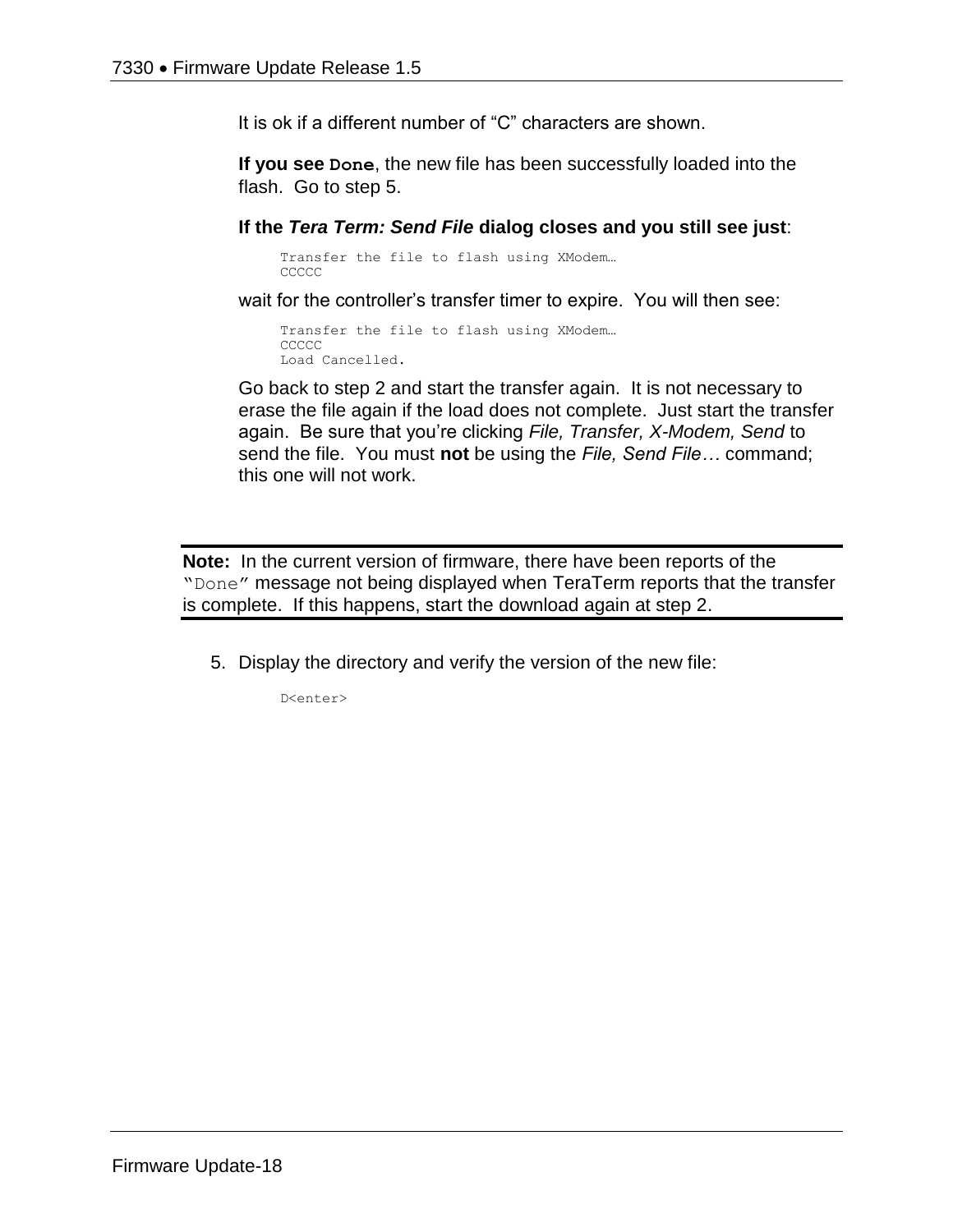### **Updating Your Custom Audio Library**

During firmware updates of the controller, your Custom Audio Library file has not been modified. At any time, you can check your version of CUSTOM on the Speech Files section of the SBOOT Directory/File Status display. If you wish to replace your Custom Audio Library file with a different one, follow the instructions below.

If you do not need to update your Custom Audio Library at this time, skip to *Finishing Up* on page 22.

**Note:** The restriction on power cycling of the controller does not apply to speech files.

**Note:** A Custom Audio Library is quite large and will require extra time to complete erase and load operations. For the shortest load time, we recommend that you set the baud rate of the *Console Port* to 57,600 baud. See chapter 8 of the 7330 Repeater Controller manual.

1. Erase the existing Custom Audio Library file by entering the following command:

E<enter>

You will see the following submenu:

|  | Erase a File from Flash:     |
|--|------------------------------|
|  | $0 -$ SBOOT                  |
|  | 1 - Diagnostics              |
|  | 2 - 7330 Repeater Controller |
|  | 3 - Speech Library           |
|  | 4 - Custom Audio Library     |
|  | 0 - Return to Main Menu      |
|  | H - Redisplay these options  |
|  |                              |

Enter File Erase Option>

Select the option to erase the Custom Audio Library:

4<enter>

You will be asked to confirm the erase:

Enter Y to erase the file, N to cancel>y

You will see the following message displayed:

Erasing...Done.

Erasing of this file can take up to 2 minutes.

2. Load the new version of the Custom Audio Library file by entering the following command:

L<enter>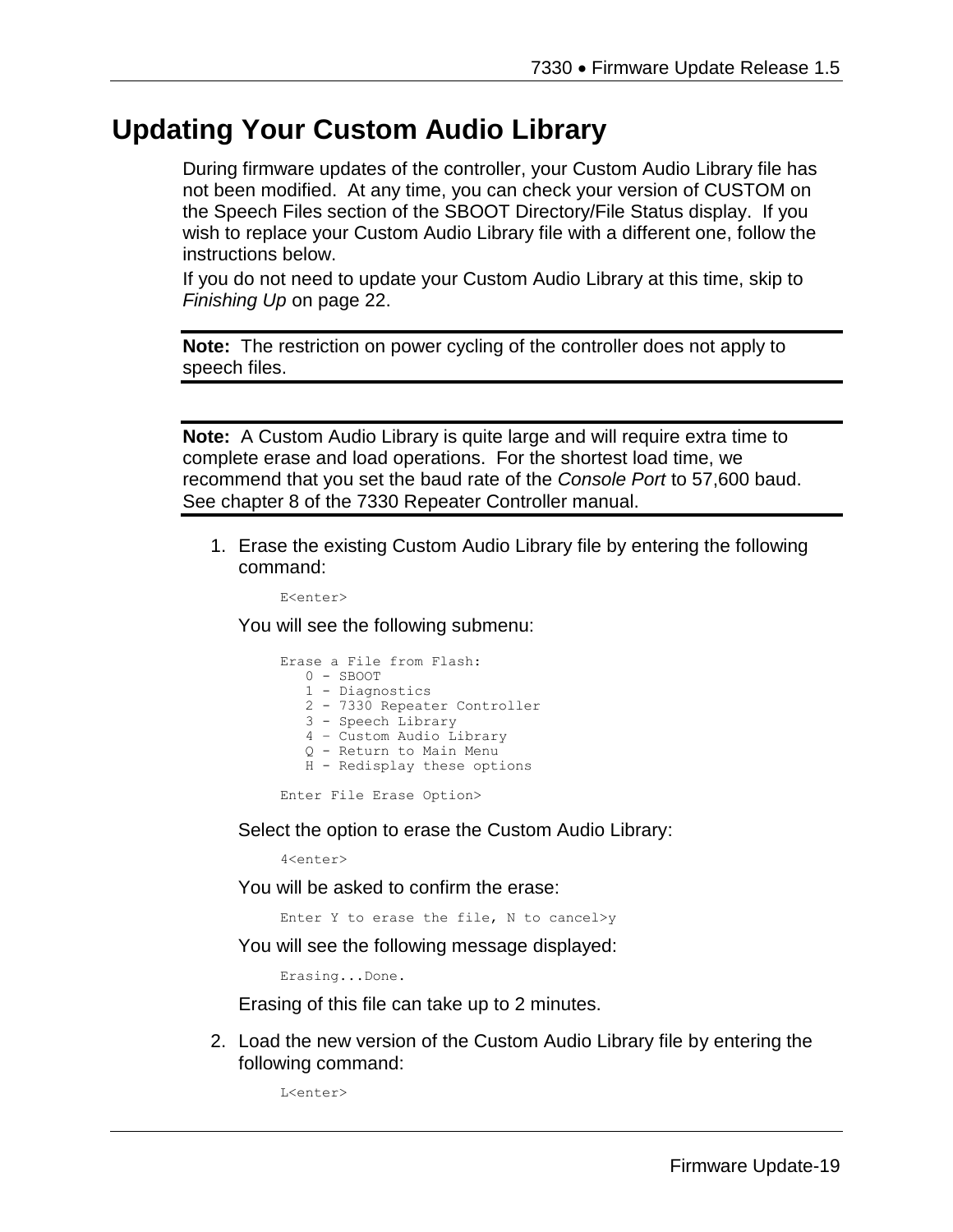You will see the following submenu:

Load a File to Flash from a PC: 0 - SBOOT 1 - Diagnostics 2 - 7330 Repeater Controller 3 - Speech Library 4 – Custom Audio Library Q - Return to Main Menu H - Redisplay these options Enter File Load Option>

Select the option to load the Custom Audio Library:

4<enter>

You will be asked to confirm the load:

Enter Y to load the file, N to cancel>y

You will be asked to confirm the erase of the selected location. (This command was added in SBOOT Version 1.4.1. You do not need to do this again if you erased this location previously. )

```
Erase this location before the load?
Enter Y to Erase, N to Continue>y
```
You will now see will see one or more "C" characters displayed. These are being sent by the controller to tell your terminal emulator that it's ready to receive the file.

```
Transfer the file to flash using XModem…
CCCCC
```
The controller will wait 60 seconds for you to select a file and begin the transfer. At the end of 60 seconds, the controller will display Load Cancelled and the prompt. You can then begin another transfer.

3. In TeraTerm, send the new CustomAudioLib.bin file using the X-Modem protocol. Click *File,Transfer*, *X-Modem*, then *Send...* The *TeraTerm: XMODEM Send* dialog is displayed. Select the new CustomAudioLib.bin file from the list of displayed files. Select the CRC transfer option. Click on the *Open* button to send the file. A dialog is displayed showing the transfer status. When TeraTerm is done sending the file, the dialog disappears.

The time it takes to load this file depends on the size of your CustomAudioLib.bin file. It can take approximately 5 minutes per megabyte at 57,600 baud. Lower baud rates take proportionately longer.

4. On the display, the following message is displayed: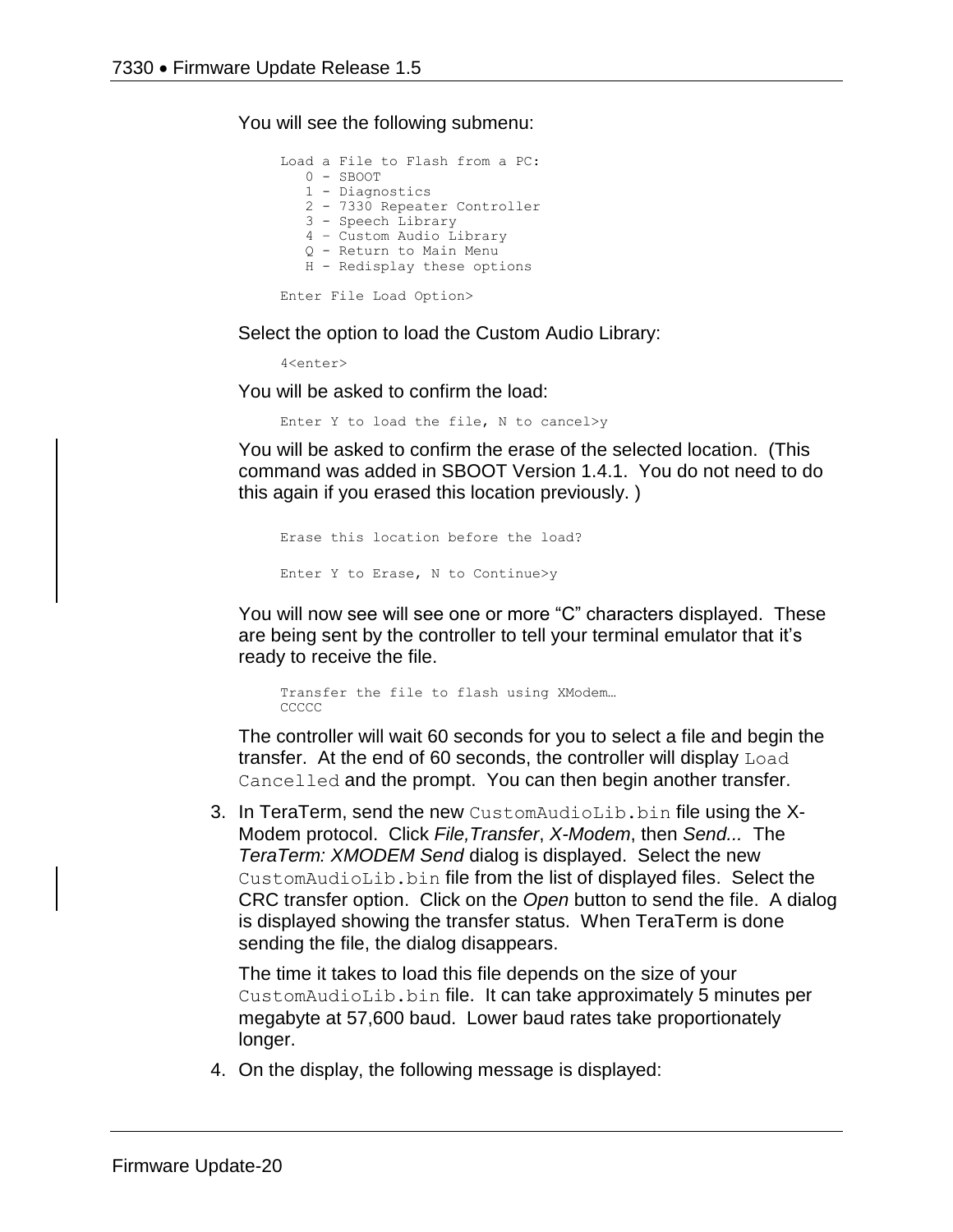```
Transfer the file to flash using XModem…
CCCCC
Done.
```
It is ok if a different number of "C" characters are shown.

**If you see Done**, the new file has been successfully loaded into the flash. Go to step 5.

#### **If the** *Tera Term: Send File* **dialog closes and you still see just**:

```
Transfer the file to flash using XModem…
CCCCC
```
wait for the controller's transfer timer to expire. You will then see:

```
Transfer the file to flash using XModem…
CCCCC
Load Cancelled.
```
Go back to step 2 and start the transfer again. It is not necessary to erase the file again if the load does not complete. Just start the transfer again. Be sure that you're clicking *File, Transfer, X-Modem, Send* to send the file. You must **not** be using the *File, Send File…* command; this one will not work.

**Note:** In the current version of firmware, there have been reports of the "Done" message not being displayed when TeraTerm reports that the transfer is complete. If this happens, start the download again at step 2. Do not erase the file before reloading.

5. Display the directory and verify the version of your new file:

D<enter>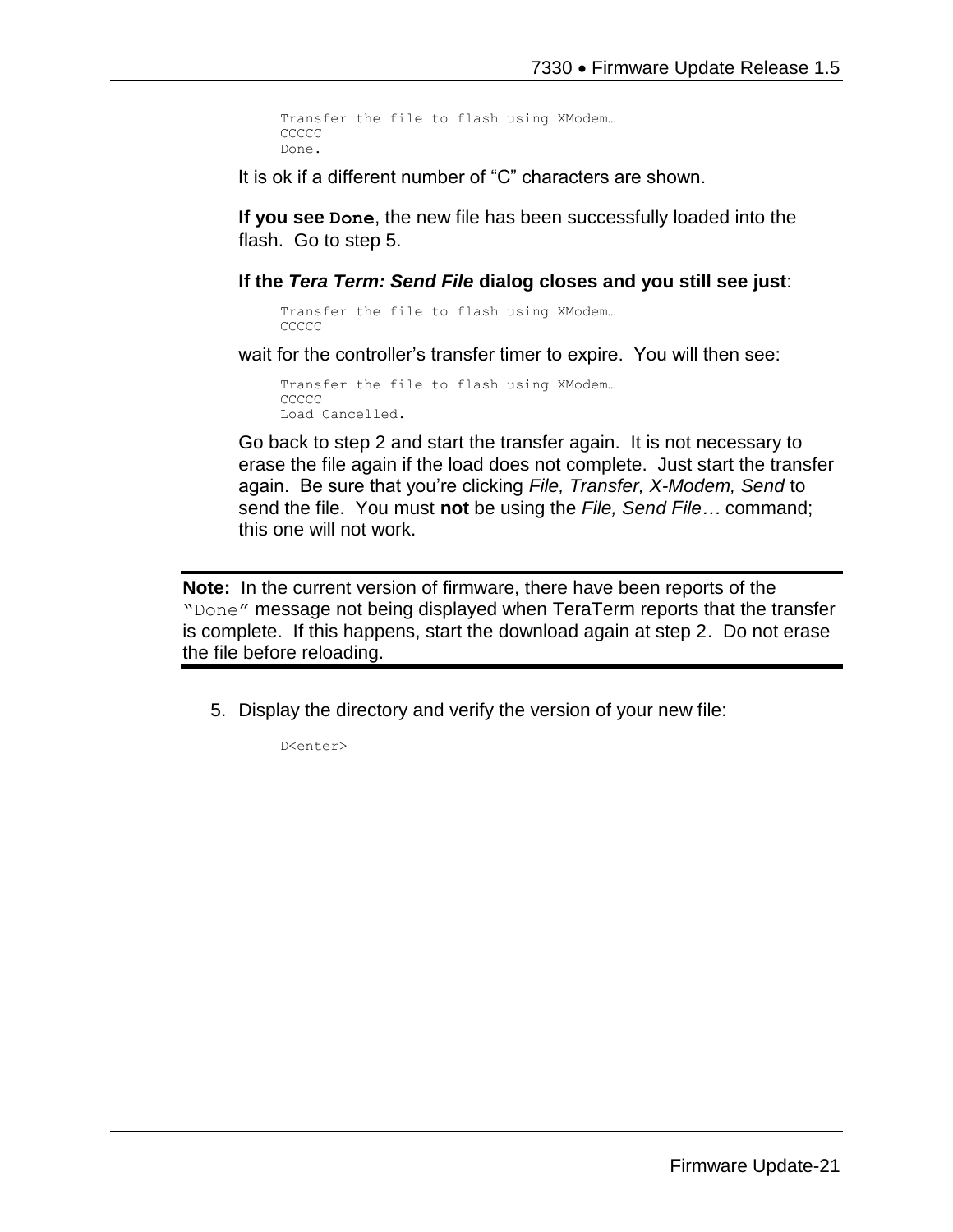# **Finishing Up When Updating From Release 1.1 or Newer**

Your files have been updated. Only a few more steps are required to finish up:

#### **Do you need to erase all your programming (Cold Start)?**

The need for a *Cold Start* depends on what files you changed. Here's a table to help you decide:

| File                        | Do you need to ColdStart? |
|-----------------------------|---------------------------|
| <b>SBOOT</b>                | Yes                       |
| <b>DIAG</b>                 | No                        |
| 7330 Repeater               | Yes                       |
| <b>Speech Library</b>       | No                        |
| <b>Custom Audio Library</b> | No                        |

If required, to *Cold Start* your controller using the RESET and INIT buttons:

1. Hold the INIT button and press the RESET button on the back of your 7330. It will start with the speech message "SCOM 7330 Version *version number*" played on Port 1 and a text message on the console port. The front panel will light the PTT LED for Port 1 while the speech message is played. If the front panel LEDs are lighting left-toright as before, there was a problem in updating the *7330 Repeater Firmware*. Repeat that step.

Or, if you are updating the controller remotely, you can use the option in the SBOOT Boot menu that perform a boot with a Cold Start.

- 2. If you changed your serial port configuration to perform the update, change your *Console Port* configuration back to the way you had it.
- 3. Send the programming commands to your controller to change your messages, macros, timers, etc., since the *Cold-Start* erased them.

If you did not *Cold Start:*

1. If you changed your serial port configuration to perform the update, change your *Console Port* configuration back to the way you had it.

The update is complete!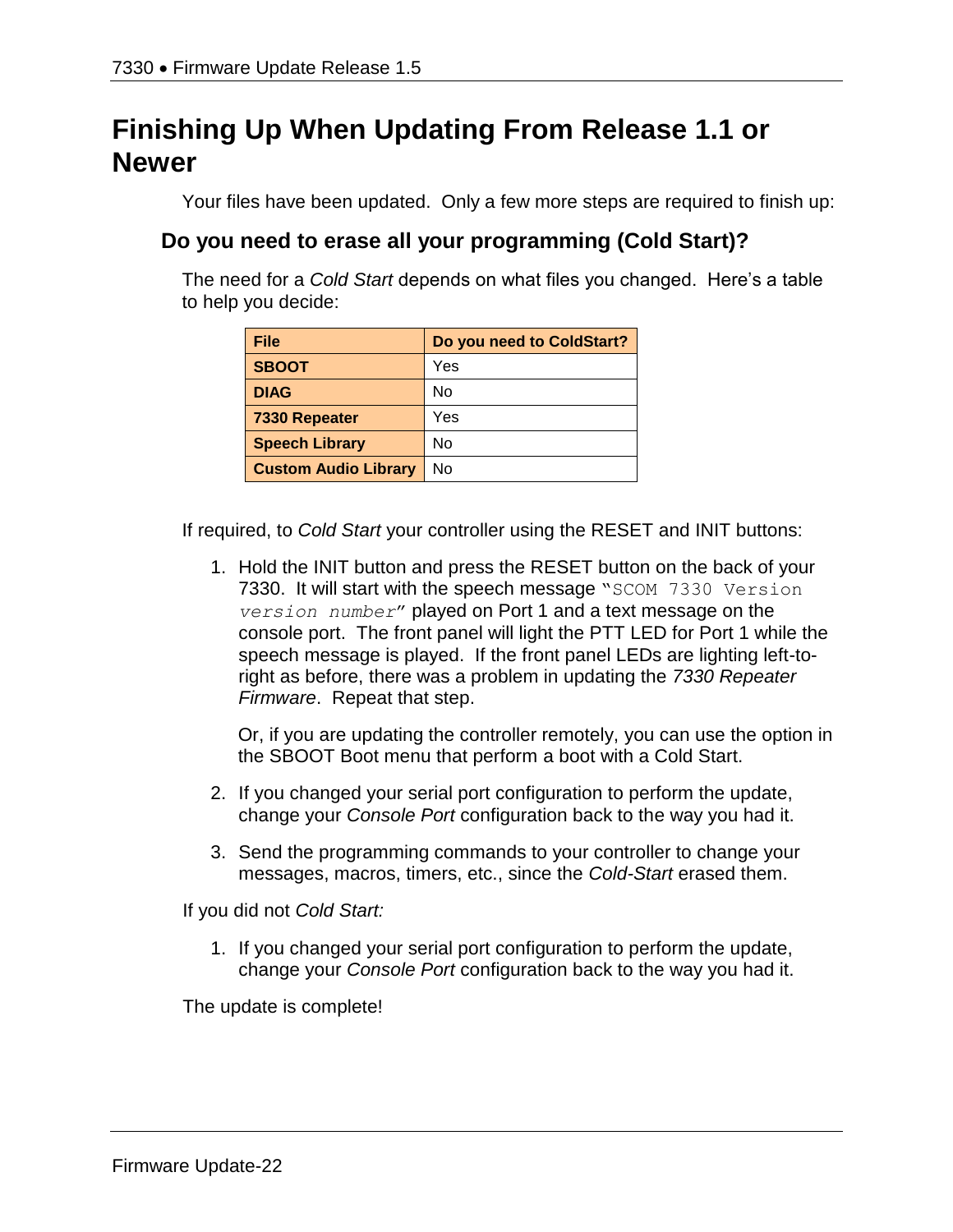#### **Updating From Release 1.0**

Perform the following steps to prepare for a firmware update from Release 1.0:

**Note:** As of Release 1.0, you no longer have to remove the cover of the *7330 Controller* to install a jumper to perform a firmware update. Instead, you will enter a console command to the controller to stop the repeater controller and execute SBOOT.

- 1. Install the RS-232 cable between your computer's RS-232 port and the *Console* serial port on the rear panel of the 7330. By default, the *Console Port* is assigned to RS232-2. If you changed the assignment of the *Console Port*, install the cable to RS232-1.
- 2. Run the terminal program. (Note: Examples will use TeraTerm.)
- 3. At the 7330 controller serial port prompt, type "sboot<enter>". The LEDs on the front panel of your controller will scan left-to-right as an indication that your repeater is off-the-air. The flashing LEDs also indicate that SBOOT is running properly. Your screen will show the following display:

```
SBOOT S7330 V1.0.0
7330 Controller Storage Management
T - Show Time
Tmmddyyhhmmssw - Set Time (w=0=Sunday)
S - Save Repeater Configuration
R - Restore Repeater Configuration
C - Cold Init of Repeater Configuration
I - Format Flash
Ef - Erase Files or Flash
Lf - Load File from PC to Flash
Uf - Upload File from Flash to PC
D - Flash Directory
P - Set Baudrate of Console Port
N - Set Baudrate of Auxiliary Port
W - Set Console Port Number
B - Boot from Flash
X - Reboot SBOOT from Flash
H - Help
f, 0=SBOOT, 1=DIAG, 2=Mfg, 3=CtrlA, 4=CtrlB, 5=Speech
Time: 032308-142947-0
Battery OK.
512KB SRAM
Flash already formatted.
Flash Sectors: 0x80
SBOOT>
```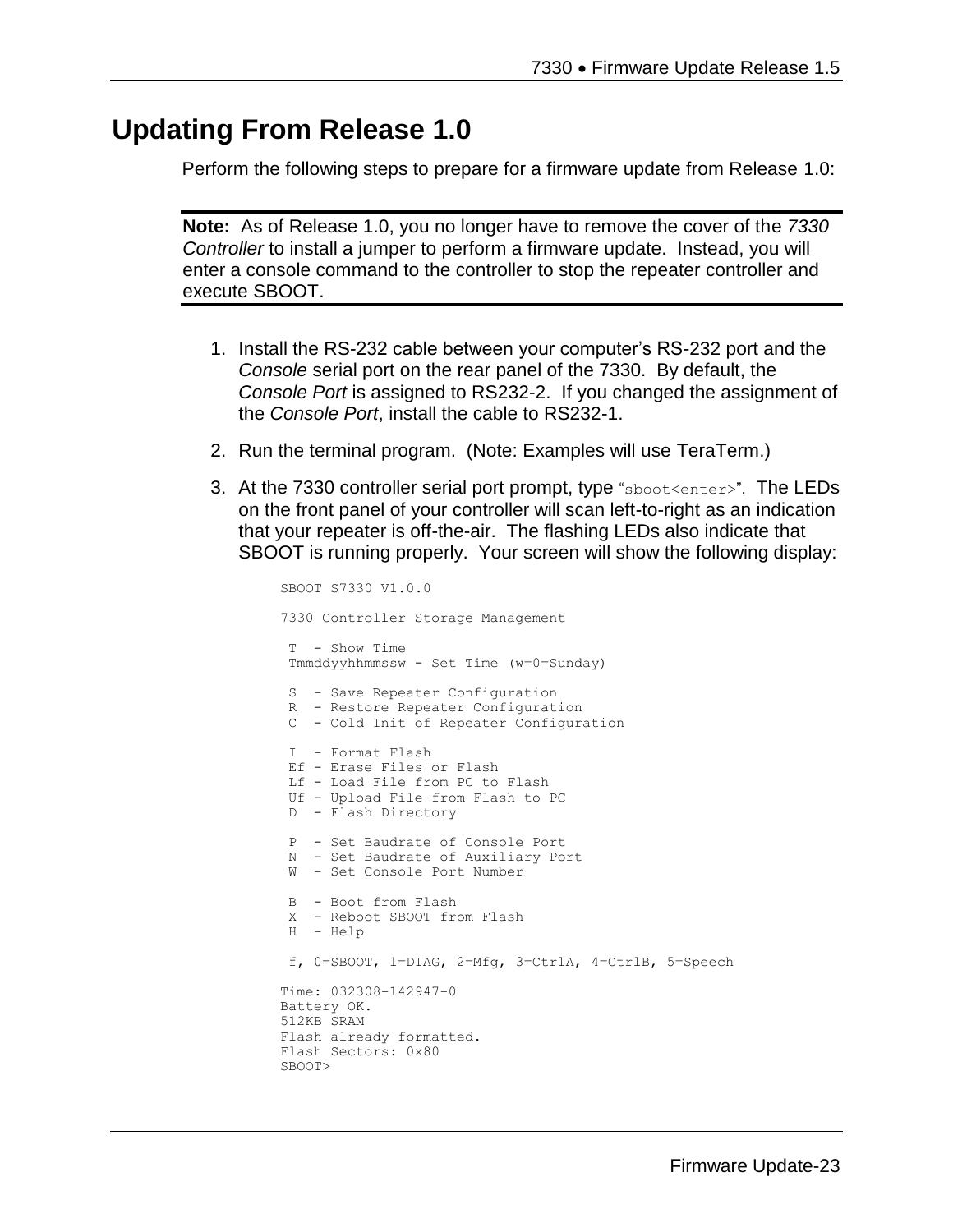**Note**: The following commands are available in SBOOT version 1.0.0:

- $H \leq h$  = enter at any time to display the help menu.
- $T$  <enter  $>$  display the current time in the controller.
- $T$ mmddyyhhmmssw<enter>  $-$  set the time in the controller.
- $D \leq C$  -- display a list of the versions of the files currently stored in the controller.
- Ef<enter> -- erase a file. Replace the "f" with the location of the file to erase:

 $0 = \text{foot}, 1 = \text{Diag}, 3 = \text{SCOM A/CtrlA}, 5 = \text{Speedch}$ 

Other options are not currently supported.

 $Lf$  < enter  $>$  -- Load a file from your computer to the controller. Replace the "f" with the location to store the file:

 $0 = \text{foot}, 1 = \text{Diag}, 3 = \text{SCOM A/CtrlA}, 5 = \text{Speedch}$ 

Other options are not currently supported.

- Some options on the menu may not be supported.
- 4. Verify the Time as shown. The format of the time display is :

mmddyy-hhmmss-w

is 2-digit month (01-12), 2-digit day-of-month (01-31), 2-digit year (00- 99), 2-digit hour (00-23, 24 hour format), 2-digit minute (00-59), 2-digit second (00-59), and 1-digit day-of-week (0-6, Sunday is 0, Monday is 1, Tuesday is 2, etc.)

5. If required, enter a new time with the following command:

tmmddyyhhmmssw<enter>

6. Type "D<enter>". The following list of files will be shown: :

```
Controller Info
 Model Number : 7330
 Serial Number : Proto2
Manufactured DT: 070307-110844-2
Formatted DT : 070307-110815-2
Customer Name : Dave's Beta
Directory/File Status
PROGRAMS
   SBOOT
     FN : 7330_SBoot
      Ver : 1.0.0
     DT : 3/23/2008
     Type: Program
   MFG
      No File Loaded
   DIAG
     FN : 7330_Diag
      Ver : 1.0.0
      DT : 3/23/2008
      Type: Program
   SCOM_A
      FN : 7330
```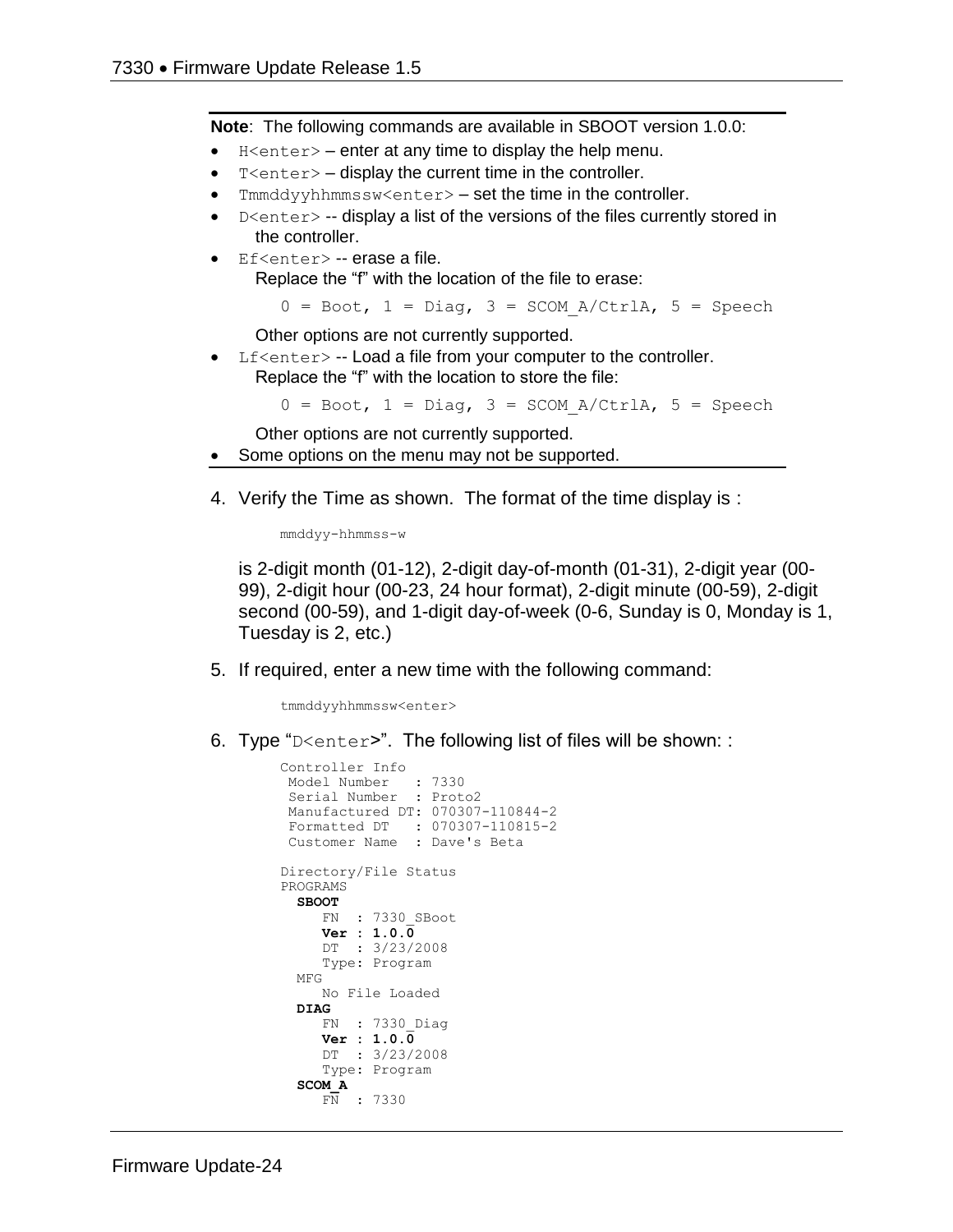```
 Ver : 3.0.5
      DT : 3/23/2008
      Type: Program
   SCOM_B
     No File Loaded
RESTORE
  RESTORE_A
      No File Loaded
   RESTORE_B
      No File Loaded
SPEECH
 LIB
      FN : 7XXX Words
      Ver : 0.0.1
      DT : 12/28/05
      Type: Speech Lib
```
The first section of the display, "Controller Info", shows information about your specific controller: the Model Number, Serial Number, etc.

The balance of the display "Directory/File" status shows the Name, Version, Date, and Type of file currently stored in your controller. We will be checking these versions to determine which files need to be updated.

7. Check the version of SBOOT on the Directory/File Status display. If the version shown on the display is older than the new version shipped to you in the update, perform the following steps. Otherwise, go back to page 10 to update other files.

**Caution:** do not remove power from the controller during the following steps! Doing so will make your controller inoperative and require a special recovery procedure. Call us if this happens!

8. Erase the existing SBOOT program by entering the following command (*Tip:* use zero):

E0<enter>

You will see the following message displayed:

Erasing...Done.

9. Load the new version of SBOOT by entering the following command (*Tip:* use zero):

L0<enter>

You will see will see one or more "C" characters displayed.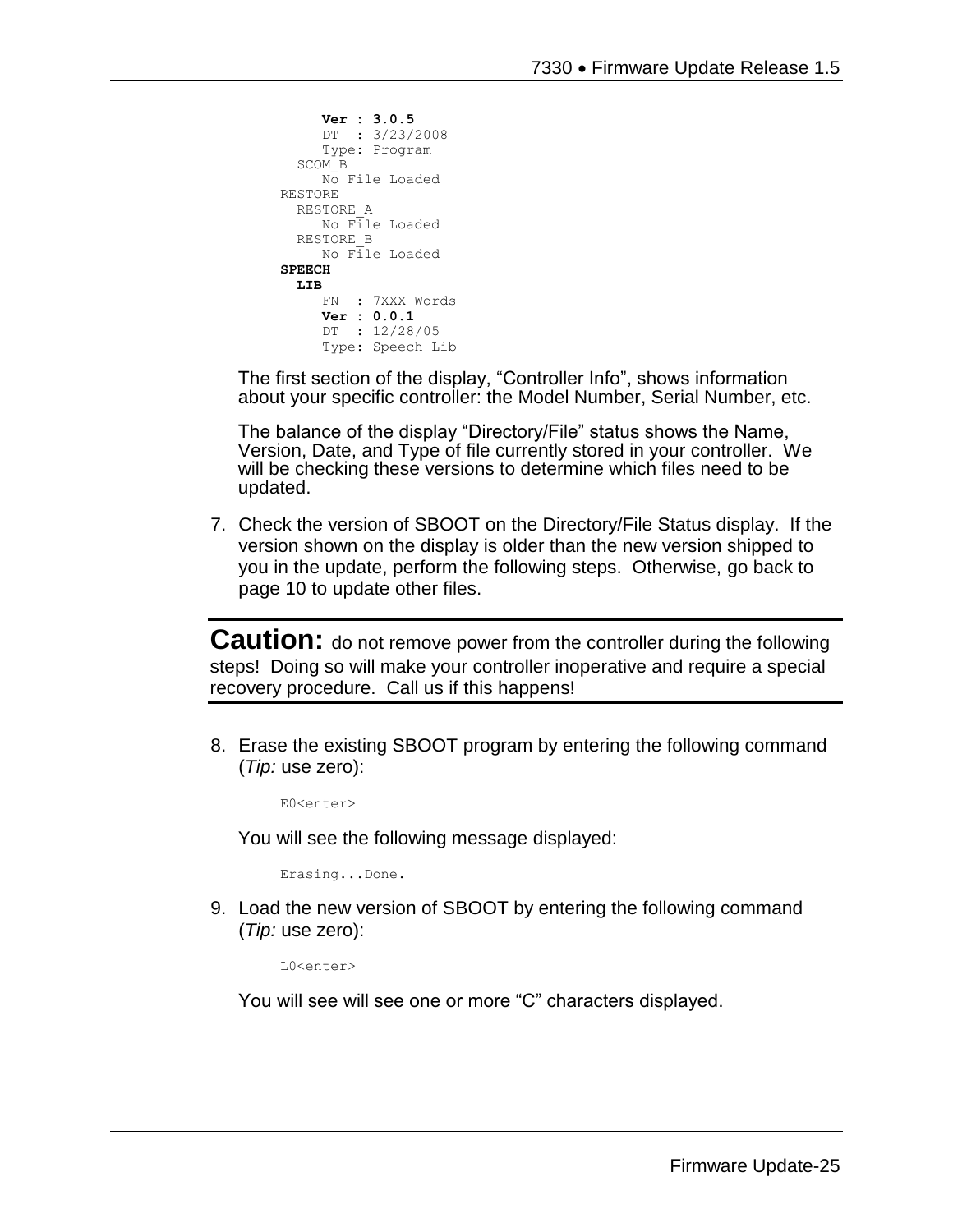- 10. In TeraTerm, send the new SBOOT  $x.y.z.bin$  file using the X-Modem protocol. Click *File, Transfer*, *X-Modem*, then *Send...* The *TeraTerm: XMODEM Send* dialog is displayed. Select the new SBOOT  $x,y,z,b$ in file from the list of displayed files. Click on the *Open* button to send the file. A dialog is displayed showing the transfer status. When TeraTerm is done sending the file, the dialog disappears.
- 11.On the display, the following message is displayed:

CCCCC. Done.

It is ok if a different number of "C" characters are shown.

**If you see Done**, the new file has been successfully loaded into the flash. Go to step 12.

**If the** *Tera Term: Send File* **dialog closes and you still see just**:

Transfer the file to flash using XModem… CCCCC.

wait for the controller's transfer timer to expire. You will then see:

Transfer the file to flash using XModem… CCCCC Load Cancelled.

Go back to step 9 and start the transfer again. It is not necessary to erase the file again if the load does not complete. Just start the transfer again. Be sure that you're clicking *File, Transfer, X-Modem, Send* to send the file. You must **not** be using the *File, Send File…* command; this one will not work.

**Note:** Once the new version of SBOOT x.y.z.bin is successfully loaded into the flash, it is safe once again to remove the power from the controller, though not necessary at this time.

12.Display the directory and verify the version of the new file:

D<enter>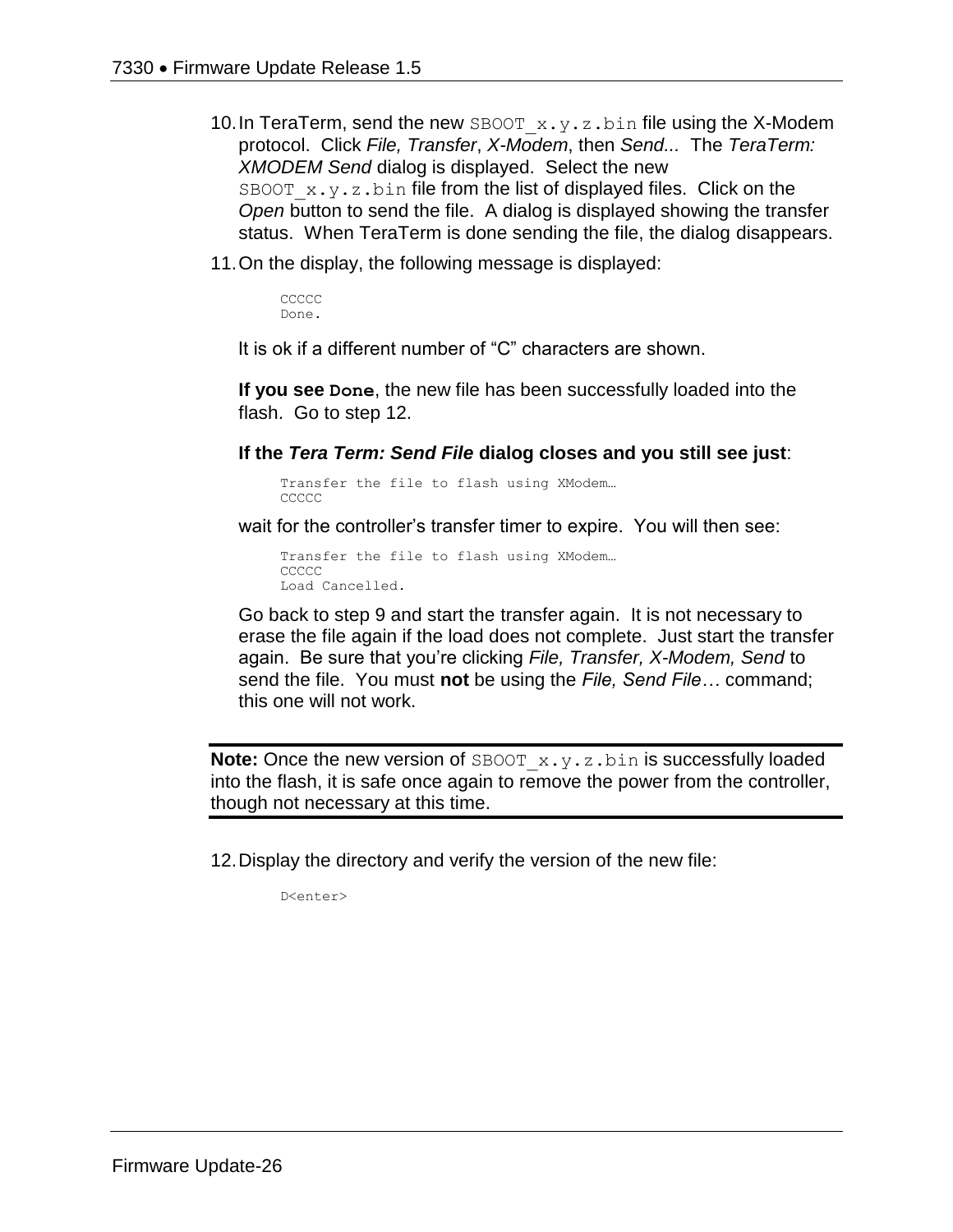13.Load and execute the new version of SBOOT from the flash by entering the following command:

```
B<enter>
```
You will see the following submenu:

Load and Execute a Program from Flash: 0 - SBOOT 1 - Diagnostics 2 - 7330 Repeater Controller 3 - 7330 Repeater Controller - Cold Start, Erase Your Programming Q - Return to Main Menu H - Redisplay these options

Enter Load and Execute Option>

Select the option to load and execute SBOOT:

0<enter>

When started for the first time, the new version of SBOOT automatically prepares the controller for the new Custom Audio Library support. You will see the following message when it starts:

Custom Audio Library upgrade in progress...Done.

**Note:** The new version of SBOOT uses a new menu style for Erase, Load and Boot of files. The next section will use these new commands.

14.Continue updates of your controller on page 10. Come back to page 33 when done.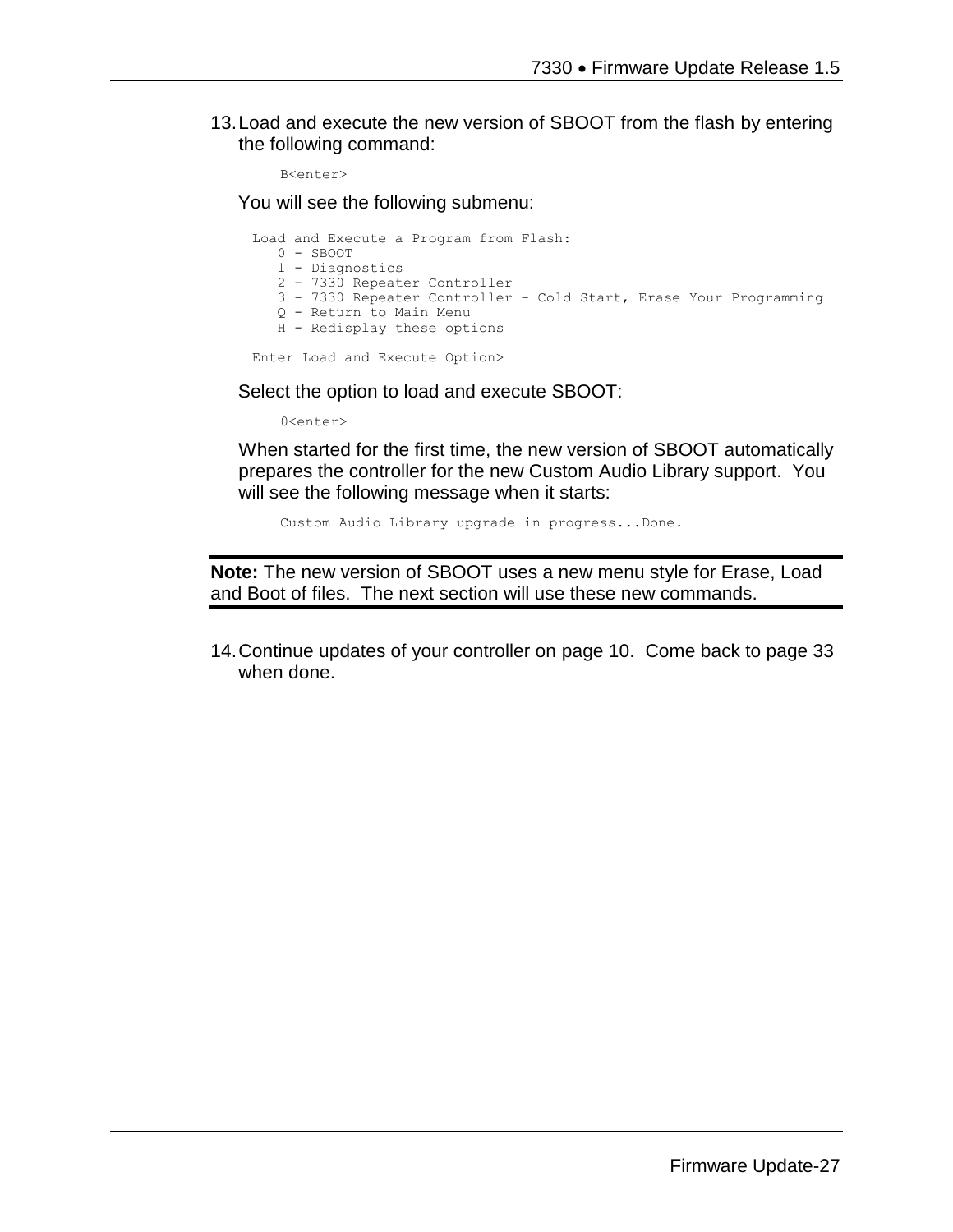# **Updating From Any Beta Release**

Perform the following steps to prepare for a firmware update from a beta release:

- 1. Unplug the power to your 7330.
- 2. Remove the cover of your 7330
- 3. Install a jumper at the AUX2 position of jumper block J33. (Hint: this is the block with the PTT inversion jumpers.) You can borrow a jumper from one of the other jumper blocks while performing the firmware update.

**Note:** When you have finished all the file updates, you must remove the AUX2 jumper for the 7330 to operate as a repeater controller once again. See the *Finishing Up* section, below.

- 4. Install the RS-232 cable between your computer's RS-232 port and the serial port on the rear panel of the 7330 marked RS232-2.
- 5. Run the terminal program. (Note: Examples will use TeraTerm.)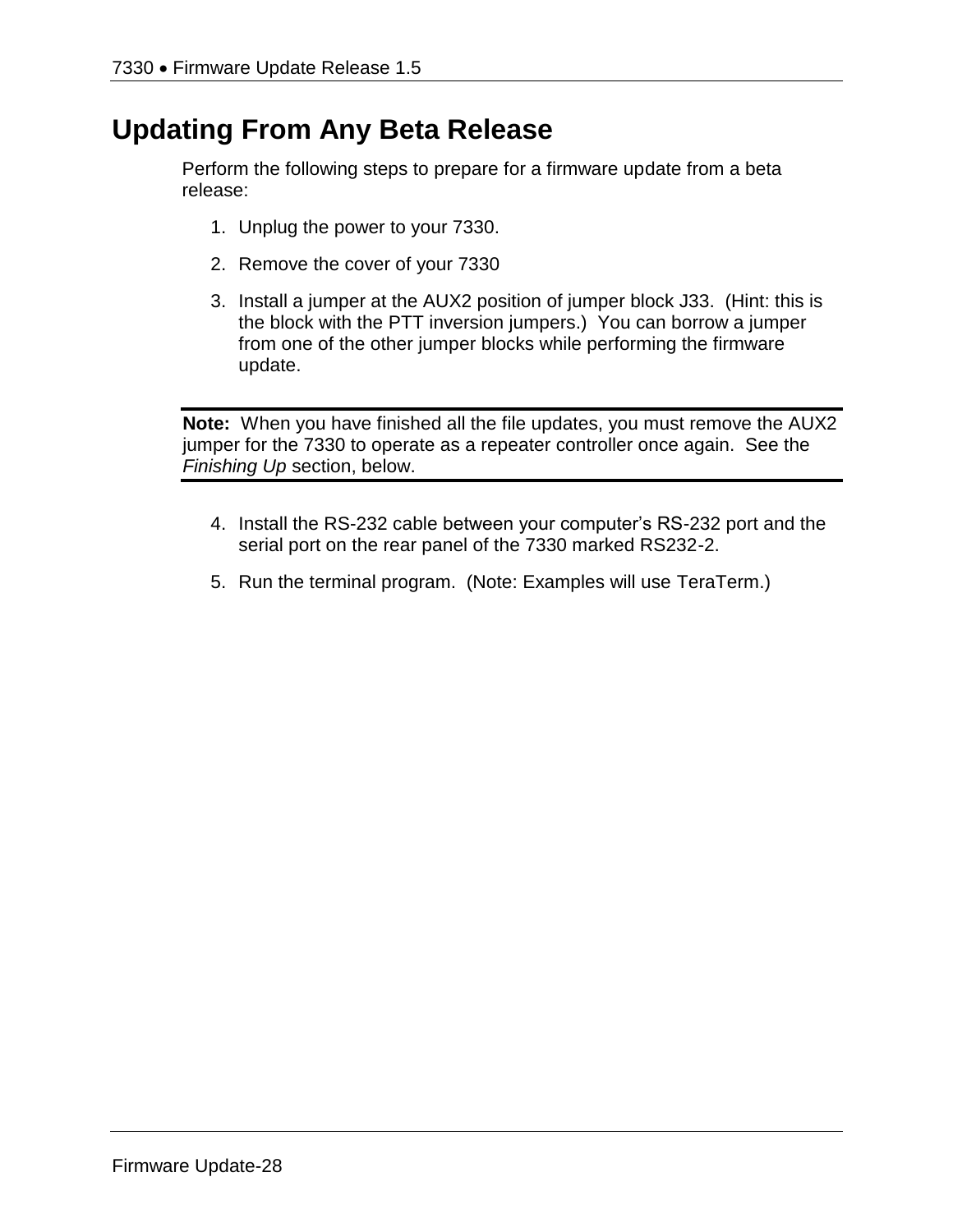6. Plug in the power to your 7330. The LEDs on the front panel of your controller will scan left-to-right as an indication that your repeater is off-the-air. Also, the flashing LEDs indicate that the jumper is properly installed. Your screen will show the following display:

```
SBOOT S7330 V0.3.1
7330 Controller Storage Management
T - Show Time
Tmmddyyhhmmssw - Set Time (w=0=Sunday)
S - Save Repeater Configuration
R - Restore Repeater Configuration
C - Cold Init of Repeater Configuration
I - Format Flash
Ef - Erase Files or Flash
Lf - Load File from PC to Flash
Uf - Upload File from Flash to PC
D - Flash Directory
Bf - Boot from Flash
H - Help
f, 0=Boot, 1=Diag, 2=Mfg, 3=CtrlA, 4=CtrlB, 5=Speech
Time: 071807-064614-3
Battery OK.
512KB SRAM
Flash already formatted.
Flash Sectors: 0x80
SBOOT>
```
**Note**: The following commands are available in SBOOT version 0.3.1:

- H<enter> enter at any time to display the help menu.
- $T$  <enter  $>$  display the current time in the controller.
- Tmmddyyhhmmssw<enter> set the time in the controller.
- $D \leq n \leq r$  -- display a list of the versions of the files currently stored in the controller.
- Ef<enter> -- erase a file. Replace the "f" with the location of the file to erase:

 $0 = \text{foot}, 1 = \text{Diag}, 3 = \text{SCOM}_A/\text{Ctrl}, 5 = \text{Speedch}$ 

Other options are not currently supported.

Lf<enter> -- Load a file from your computer to the controller. Replace the "f" with the location to store the file:

 $0 = \text{foot}, 1 = \text{Diag}, 3 = \text{SCOM A/CtrlA}, 5 = \text{Speedch}$ 

Other options are not currently supported.

Some options on the menu may not be supported.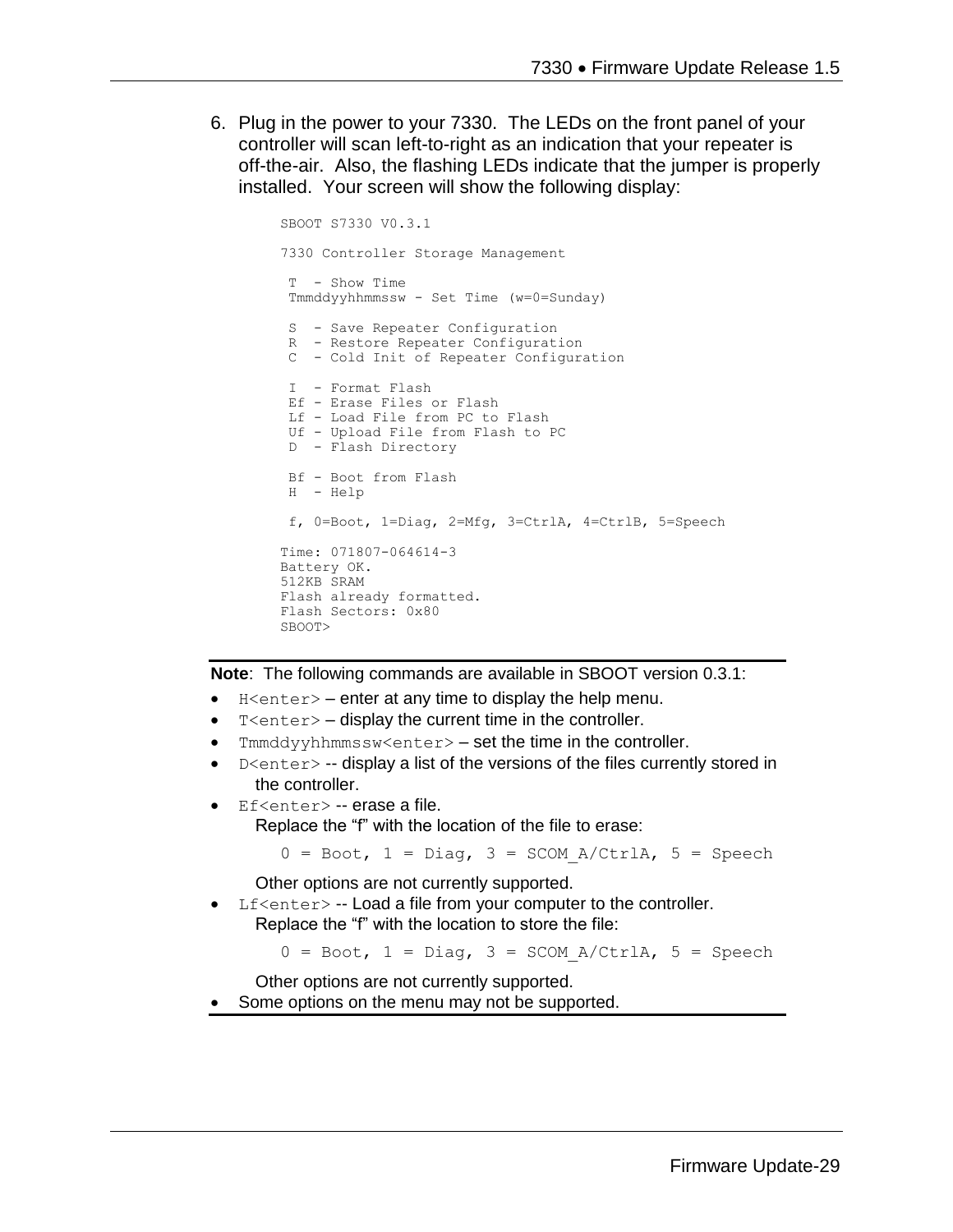7. Verify the Time as shown. The format of the time display is :

mmddyy-hhmmss-w

is 2-digit month (01-12), 2-digit day-of-month (01-31), 2-digit year (00- 99), 2-digit hour (00-23, 24 hour format), 2-digit minute (00-59), 2-digit second (00-59), and 1-digit day-of-week (0-6, Sunday is 0, Monday is 1, Tuesday is 2, etc.)

8. If required, enter a new time with the following command:

tmmddyyhhmmssw<enter>

9. Type "D<enter>". The following list of files will be shown:

```
Controller Info
 Model Number : 7330
 Serial Number : Proto2
Manufactured DT: 070307-110844-2
Formatted DT : 070307-110815-2
 Customer Name : Dave's Beta
Directory/File Status
PROGRAMS
   SBOOT
      FN : 7330_SBoot
      Ver : 0.3.1
      DT : 7/3/2007
      Type: Program
   MFG
      No File Loaded
   DIAG
     FN : 7330_Diag
     Ver : 0.5.\overline{1} DT : 7/14/2007
      Type: Program
   SCOM_A
    FN : 7330 Ver : 3.0.1
      DT : 7/15/2007
      Type: Program
   SCOM_B
      No File Loaded
RESTORE
   RESTORE_A
     No File Loaded
   RESTORE_B
     No File Loaded
SPEECH
   LIB
      FN : 7XXX Words
      Ver : 0.0.1
      DT : 12/28/05
      Type: Speech Lib
```
The first section of the display, "Controller Info", shows information about your specific controller: the *Model Number*, *Serial Number*, etc.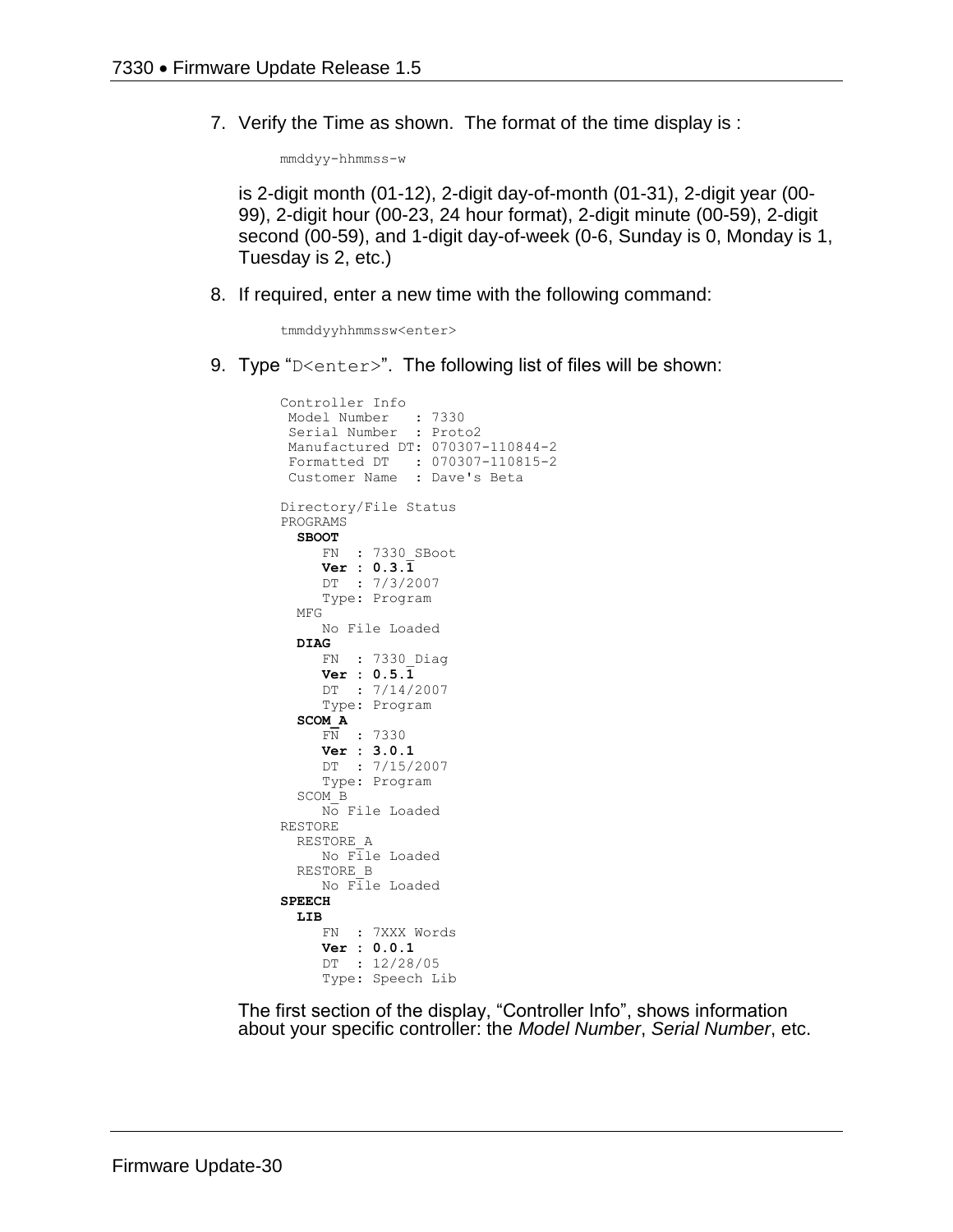The balance of the display "Directory/File" status shows the *Name*, *Version*, *Date*, and *Type* of file currently stored in your controller. We will be checking these versions to determine which files need to be updated.

10.Check the version of SBOOT on the Directory/File Status display. If the version shown on the display is older than the new version shipped to you in the update, perform the following steps. Otherwise, skip to update other files on page 10.

**Caution:** do not remove power from the controller during the following steps! Doing so will make your controller inoperative and require a special recovery procedure. Call us if this happens!

11.Erase the existing SBOOT program by entering the following command (*Tip:* use zero):

E0<enter>

You will see the following message displayed:

Erasing...Done.

12.Load the new version of SBOOT by entering the following command (*Tip:* use zero):

 $L0$ <enter>

You will see will see one or more "C" characters displayed. The controller will wait 60 seconds for you to select a file and begin the transfer. At the end of 60 seconds, the controller will display Load Cancelled and the prompt. You can then begin another transfer.

- 13. In TeraTerm, send the new SBOOT  $x.y.z.bin$  file using the X-Modem protocol. Click *File, Transfer*, *X-Modem*, then *Send...* The *TeraTerm: XMODEM Send* dialog is displayed. Select the new SBOOT  $x.y.z$  bin file from the list of displayed files. Click on the *Open* button to send the file. A dialog is displayed showing the transfer status. When TeraTerm is done sending the file, the dialog disappears.
- 14.On the display, the following message is displayed:

CCCCCDone.

It is ok if a different number of "C" characters are shown.

**If you see Done**, the new file has been successfully loaded into the flash. Go to step 15.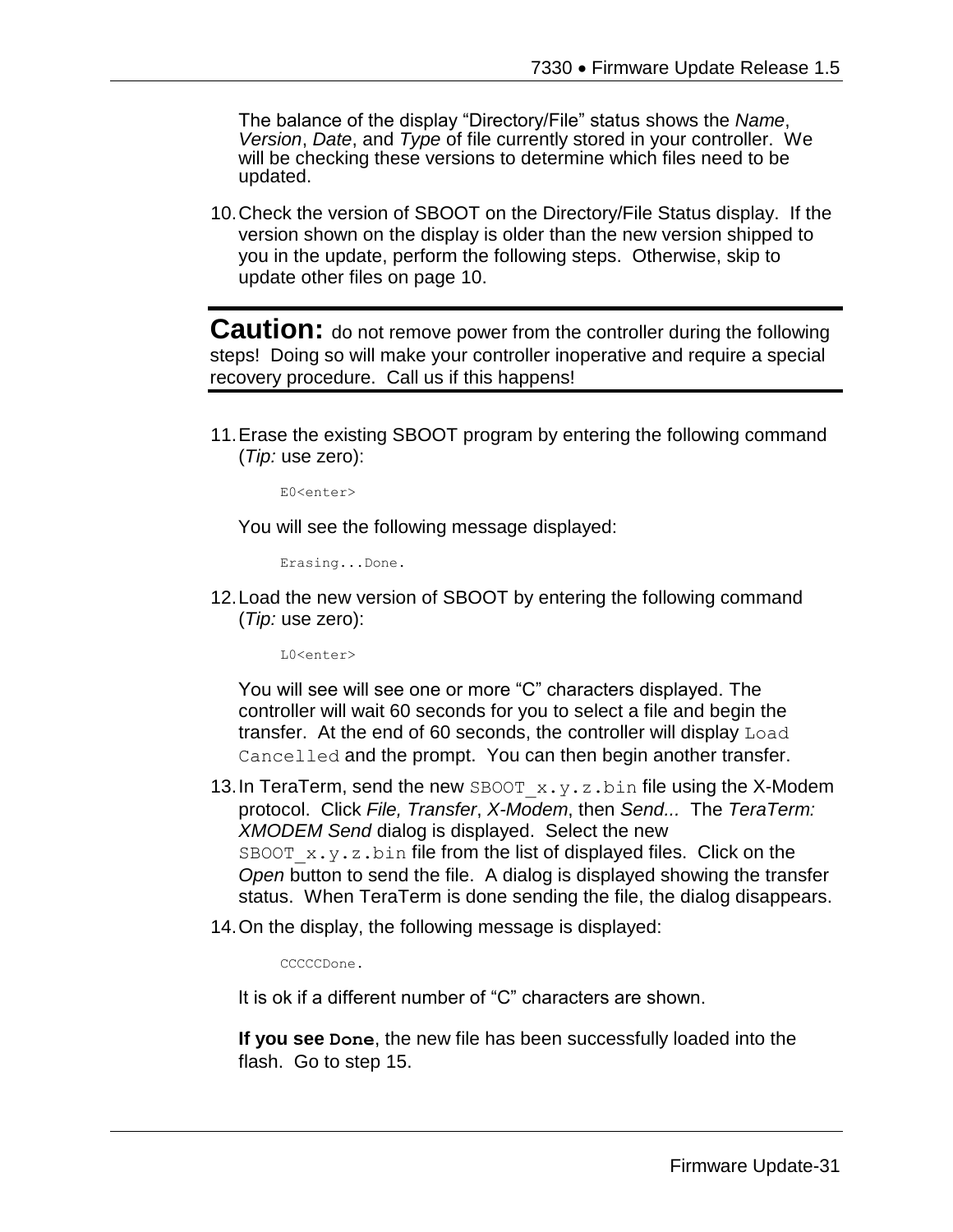**If the** *Tera Term: Send File* **dialog closes and you still see just**:

```
Transfer the file to flash using XModem…
CCCCC
```
wait for the controller's transfer timer to expire. You will then see:

```
Transfer the file to flash using XModem…
CCCCC
Load Cancelled.
```
Go back to step 12 and start the transfer again. It is not necessary to erase the file again if the load does not complete. Just start the transfer again. Be sure that you're clicking *File, Transfer, X-Modem, Send* to send the file. You must **not** be using the *File, Send File…* command; this one will not work.

**Note:** Once the new version of SBOOT x.y.z.bin is successfully loaded into the flash, it is safe once again to remove the power from the controller, though not necessary at this time.

15.Display the directory and verify the version of the new file:

D<enter>

16.Press the RESET button on the controller so that you will be using the new version of SBOOT.

**Note:** The new version of SBOOT uses a new menu style for Erase, Load and Boot of files. The next section will use these new commands.

17.Continue updates of your controller on page 10. Come back to page 33 when done.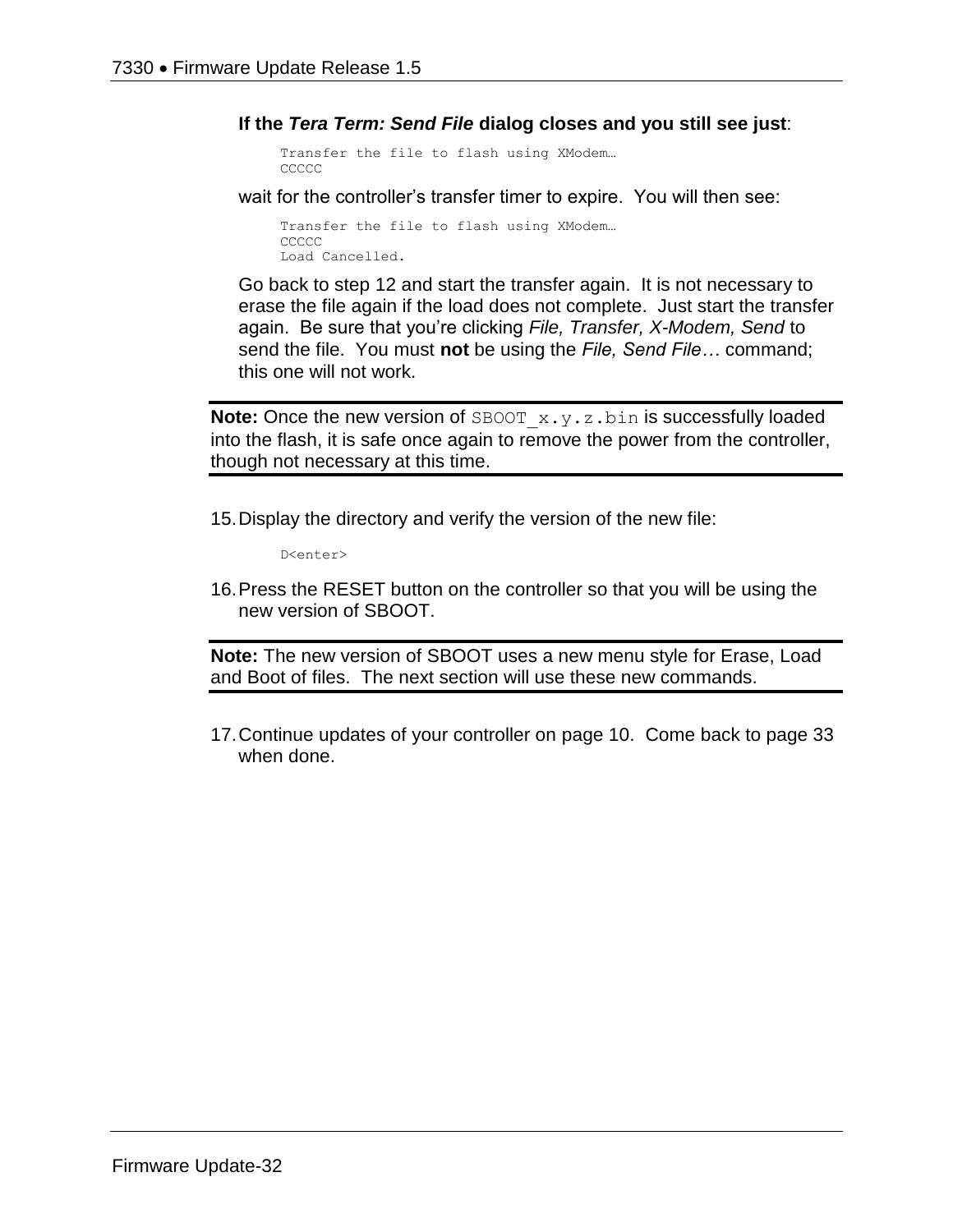# **Finishing Up When Updating From a Beta Release or Release V1.0**

Your files have been updated. Only a few more steps are required to finish up:

- 1. Unplug the power to your 7330.
- 2. Unplug the RS-232 cable.
- 3. Remove the jumper you installed at the AUX2 position of jumper block J33.
- 4. Install the cover of the controller.

**Note:** It is important to *Cold-Start* your controller at this time! Changes were made that are incompatible with the previous configuration.

- 5. Hold the INIT button and plug the power into your 7330. It will start by playing the speech message "SCOM 7330 Version *version number*" to Port 1 and send text to the console port. The front panel will light the PTT LED for Port 1 while the speech message is played. If the front panel LEDs are lighting left-to-right as before, or the SBOOT menu has been displayed to the console port, the AUX2 jumper hasn't been removed.
- 6. Send the programming commands to your controller to changes your messages, macros, timers, etc., since the *Cold-Start* erased them.
- 7. The update is complete!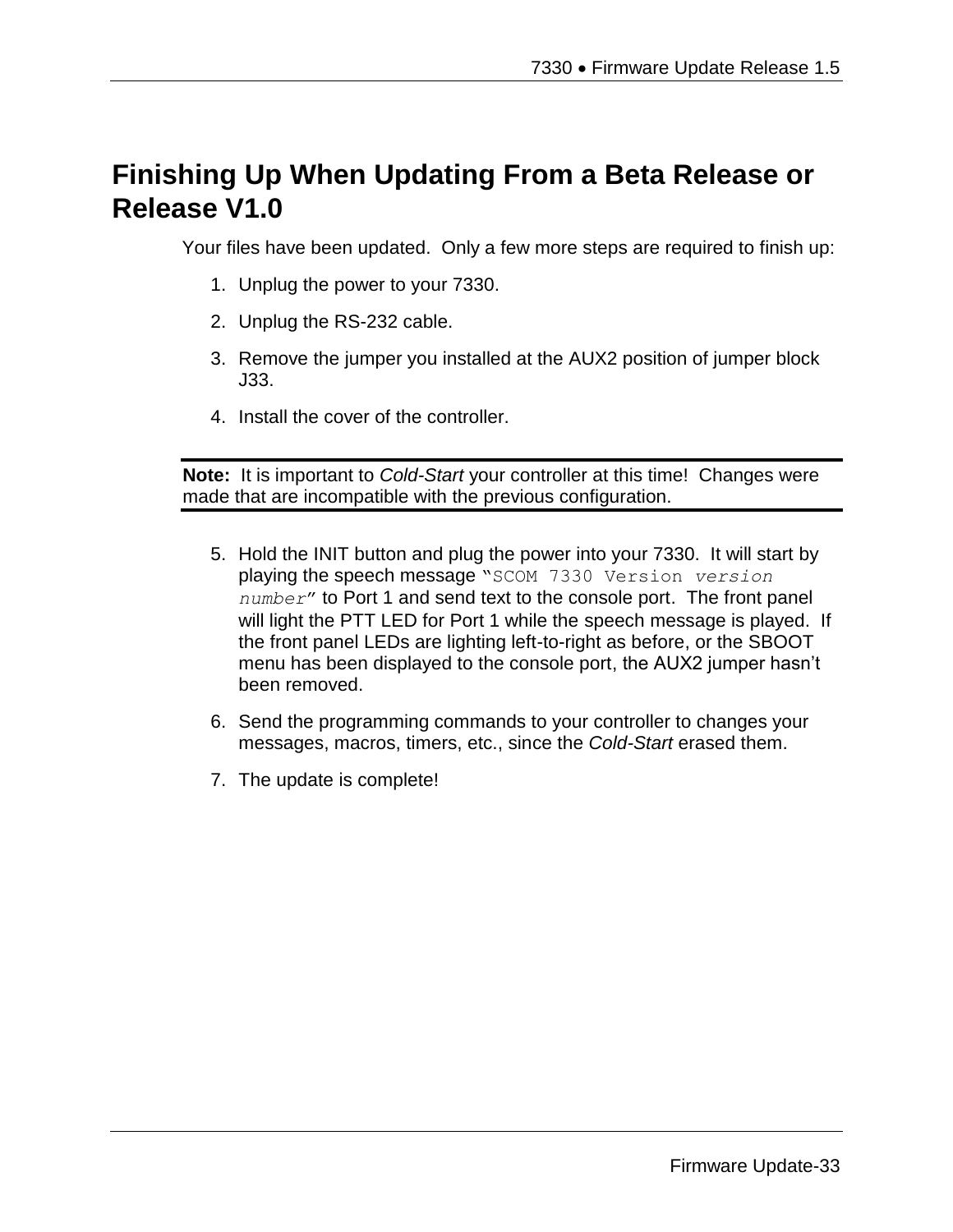#### **Controller Recovery Procedure**

If you have a problem while loading the firmware and this problem causes the controller to be inoperative, the following procedure can be used to again gain access to the SBOOT menu via the serial port to update any missing or corrupted files.

This procedure will use the latest version of the SBOOT firmware included with the release package. The recovery file is in a different format (the name of the file ends in .S19) that is compatible with the controller's hidden boot rom loader, firmware that you never see when everything operates perfectly.

Follow this procedure:

- 1. Unplug the power to the controller, remove the cover, install jumpers at AUX1 and AUX2 (see the board layout in the User Manual on page B-17), then apply power to the controller.
- 2. Press reset. You will see the BootROM Loader message:

S-COM 7330 V1.2.0  $\geq$ 

3. Type L then press enter. The screen looks like this:

S-COM 7330 V1.2.0  $>$ L $\overline{L}$ 

4. In your terminal program, select the option to send a **text file**. This is **not** an X-Modem transfer. Use the same option you use to send a file of programming commands to the controller. (In TeraTerm, select File then Send File…) Use the recovery version of SBOOT listed in the table on page 1 of this document. The name looks like this:

SBOOT\_1.4.1.S19

You will see lots of dots on the screen followed by a prompt, like this:

S-COM 7330 V1.2.0 >L ........................................... >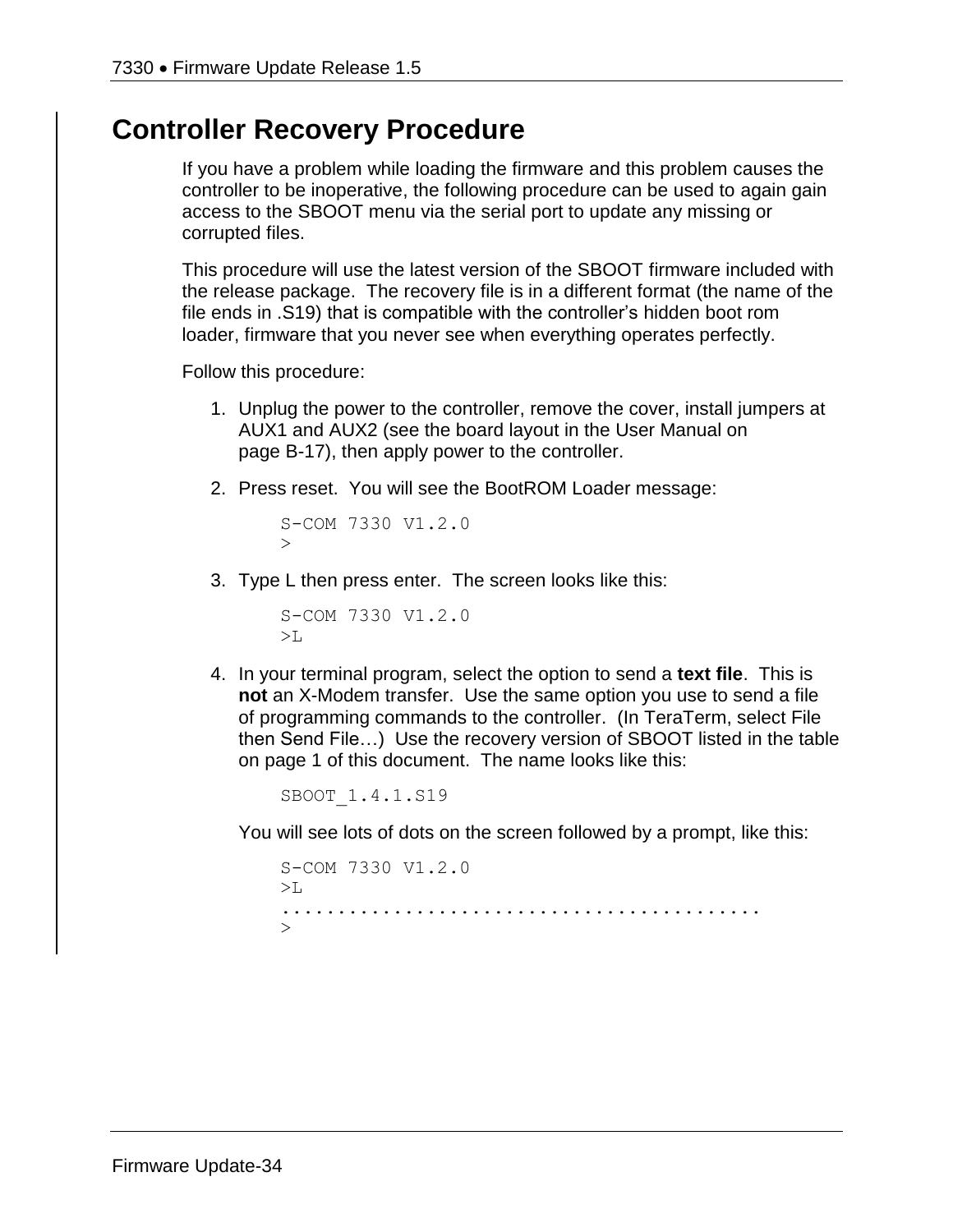5. Type e8000 then press enter:

>e8000

On your console you will see the familiar SBOOT menu:

```
SCOM 7330 SBOOT V1.3.0
7330 Controller Storage Management
T - Show Time 
Tmmddyyhhmmssw - Set Time (w=0=Sunday)
 S - Save Repeater Configuration
 R - Restore Repeater Configuration
 E - Erase Files
 L - Load File from a PC to Flash
 U - Upload File from Flash to a PC
 D - Flash Directory
 P - Set Baudrate of Console Port
 N - Set Baudrate of Auxiliary Port
W - Set Console Port Number
 B - Boot from Flash
X - Reboot SBOOT from Flash
H - Help
Time: 091708-091211-3
Battery OK.
SBOOT>
```
- 6. **You aren't done yet!** You have loaded a temporary copy of SBOOT that will let you correct the problem with the files loaded in the flash memory. You must complete all of the following steps to recover your controller.
- 7. Type D then press enter to display the directory of files loaded in the flash memory of the controller. Compare the list of files currently in the flash memory to the expected files and versions.
- 8. Proceed following the Firmware Update Instructions starting on page 7 of this document to erase then load the SBOOT firmware into the flash memory.
- 9. Remove power from the controller, remove and store the AUX1 but leave AUX2 in place. Apply power to the controller. You will again see the SBOOT menu.